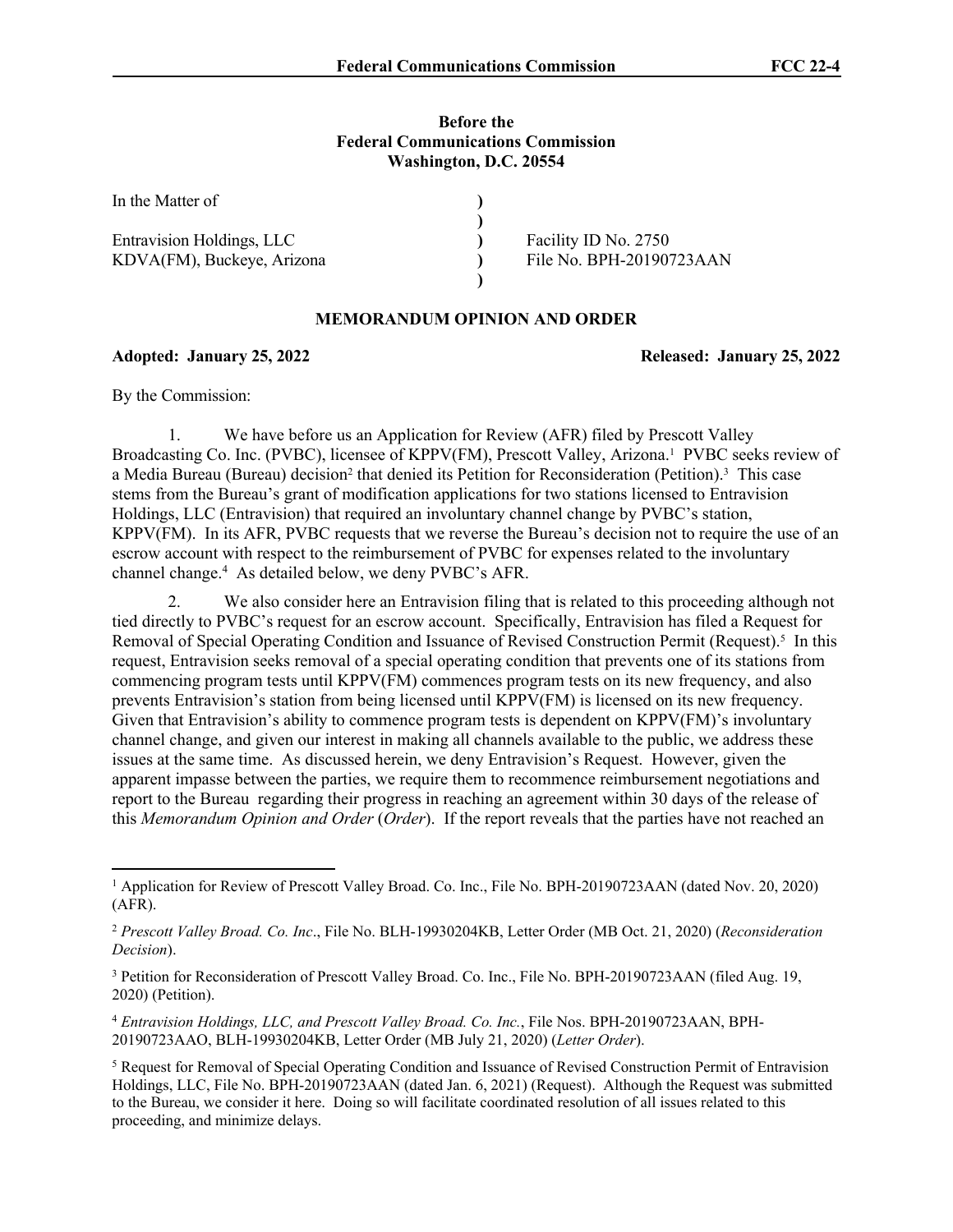agreement, we direct the Bureau to take action to resolve any disputes regarding whether an expense is reimbursable and/or appropriate reimbursement amounts.

#### **I. BACKGROUND**

3. On July 23, 2019, Entravision filed an application proposing to upgrade one of its stations—KVVA-FM, Apache Junction, Arizona.<sup>6</sup> Entravision also proposed to move the station's transmitter, and change its community of license to Sun Lakes. To facilitate this, Entravision proposed to move one of its other stations—KDVA(FM)—from Channel 295 to Channel 294.<sup>7</sup> To accommodate KDVA(FM)'s channel change, Entravision requested that we modify KPPV(FM)'s license to specify Channel 295 instead of Channel 294, and committed to reimburse PVBC for the costs of the channel change, consistent with our existing process to allow the substitution of an existing FM radio station's channel at one community, in instances where such change permits the provision of a new or expanded service in another community.<sup>8</sup> We notified PVBC of Entravision's proposal, and ordered PVBC to show cause why KPPV(FM)'s license should not be modified.<sup>9</sup>

4. PVBC opposed modification of the KPPV(FM) license.10 Among other things, PVBC indicated it could not support modification of the KPPV(FM) license "unless Entravision agree[d] to deposit into an escrow account an estimate of the reasonable costs" that it would incur.<sup>11</sup> In response, Entravision noted its commitment to reimburse PVBC.12 Entravision also accused PVBC of requesting reimbursement of an amount that far exceeded the total costs cited in Commission precedents, and alleged PVBC had abused Commission processes and filed strike pleadings to delay the channel change.<sup>13</sup>

<sup>10</sup> Comments of Prescott Valley Broad. Co. Inc., File No. BPH-20190723AAO (dated Oct. 28, 2019) (PVBC Comments); Statement for the Record of Prescott Valley Broad. Co. Inc., File No. BPH-20190723AAN (dated Oct. 28, 2019) (PVBC Statement); Opposition to Order to Show Cause of Prescott Valley Broad. Co. Inc., File No. BPH-20190723AAN (dated Nov. 12, 2019) (PVBC Show Cause Opposition).

<sup>11</sup> PVBC Comments at 4; PVBC Statement at 4, PVBC Show Cause Opposition at 4.

<sup>12</sup> Opposition of Entravision Holdings, LLC, File No. BPH-20190723AAO, at 3 (dated Nov. 1, 2019) (Entravision Comments Opposition); Opposition of Entravision Holdings, LLC, File No. BPH-20190723AAN, at 2 (dated Nov. 1, 2019) (Entravision Statement Opposition).

2

<sup>6</sup> File No. BPH-20190723AAO (KVVA Application).

<sup>7</sup> The broadcasting frequency of the station would move from 106.9 MHz to 106.7 MHz. File No. BPH-20190723AAN (KDVA Application).

<sup>8</sup> KVVA Application, Attach. 34 (Comprehensive Allocation Study) at 6; KDVA Application, Attach. 34 (Comprehensive Allocation Study) at 6. *See also infra* para. 15.

<sup>9</sup> *Prescott Valley Broad. Co. Inc*., File No. BLH-19930204KB, Letter Order (MB Oct. 10, 2019) (*Show Cause Order*).

<sup>&</sup>lt;sup>13</sup> A strike pleading is a pleading filed in bad faith for the primary purpose of blocking, impeding, or delaying the grant of an application. *Radio Carrollton*, Decision, 69 FCC 2d 1139, 1150, para. 24 (1978) (*Radio Carrollton*), *clarified*, 69 FCC 2d 424 (1978), *recon denied* 72 FCC 2d 264 (1979), *aff'd mem. sub nom. Faulkner Radio, Inc. v. FCC*, No. 79-1749 (D.C. Cir. Oct. 15, 1980), *cert denied* 450 U.S. 1041 (1981). *See also* Entravision Comments Opposition at 1-2 (characterizing PVBC Comments as "textbook case" of a strike pleading), 5-6 (arguing PVBC's request that Entravision place "\$2.75 million" in an escrow account constituted "an abuse of process"); Entravision Statement Opposition at 2 (incorporating by reference and attaching Entravision Comments Opposition). Entravision's abuse of process and strike pleading allegations were the first in a series of unsubstantiated characterrelated attacks and insults exchanged by the parties in this highly contentious proceeding. *See, e.g.,* AFR at 11 (stating Entravision's pledge to reimburse PVBC is "meaningless"); Opposition to Application for Review of Entravision Holdings, LLC, File No. BPH-20190723AAN, at 2, 8, 9 (dated Dec. 11, 2020) (Entravision AFR Opposition) (alleging PVBC "saw this proceeding as one in which it could enrich itself at the expense of a more successful and financially secure party" and arguing AFR is a strike pleading); Reply to Opposition to Application for Review of Prescott Valley Broad. Co. Inc., File No. BPH-20190623AAN, at 1, n.1, 2, n.4, 3, n.5, 5, 6, n.10, and (continued….)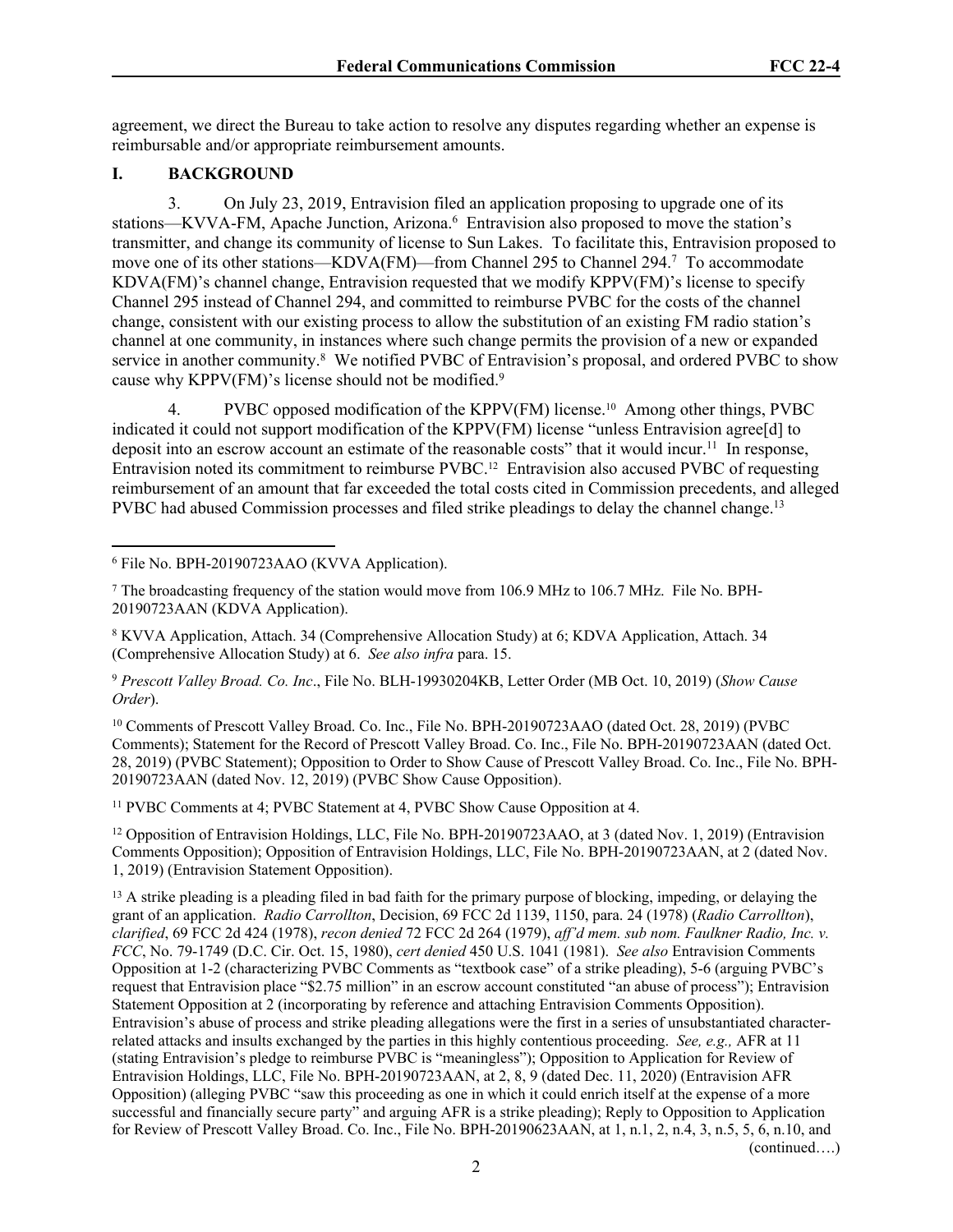5. On July 21, 2020, the Bureau granted Entravision's applications and issued construction permits for KVVA-FM and KDVA(FM), modified KPPV(FM)'s license to specify operation on Channel 295 instead of Channel 294, and directed PVBC to file an application to implement the KPPV(FM) channel change by October 19, 2020. As is Bureau practice in cases involving involuntary channel changes, the Bureau placed special operating conditions on the permits issued to Entravision that (1) prohibit each Entravision station from commencing program tests on its new channel until the station affected by its move commences program tests on its new channel, and (2) prohibit licensing of each Entravision station on its new channel until the station affected by its move is licensed on its new channel. In addition, the Bureau ordered Entravision to reimburse PVBC for the "reasonable and prudent"<sup>14</sup> costs of changing KPPV(FM)'s channel. The Bureau declined to require Entravision to deposit funds into an escrow account. The Bureau noted that the Commission generally does not require escrow accounts, and stated there was no reason to impose an escrow requirement on Entravision because "the record contain[ed] no evidence calling into question Entravision's financial ability to reimburse PVBC."<sup>15</sup> Lastly, the Bureau rejected Entravision's allegation that PVBC's pleadings were strike pleadings.<sup>16</sup>

6. PVBC filed a minor modification application (KPPV(FM) Application) to implement the KPPV(FM) channel change by the October 19, 2020, deadline set forth in the *Letter Order*. <sup>17</sup> The Bureau granted the KPPV(FM) Application.<sup>18</sup>

7. PVBC also timely filed the Petition, which challenged solely the Bureau's decision not to require Entravision "to deposit funds into an escrow account before PVBC incurs any expenses."<sup>19</sup> Entravision opposed the Petition. Among other things, Entravision again accused PVBC of filing strike pleadings.<sup>20</sup>

8. On October 21, 2020, the Bureau denied the Petition. The Bureau rejected PVBC's claims that  $(1)$  it had not set forth adequate reasoning for declining to require an escrow account, and  $(2)$ 

(Continued from previous page)

7, n.12 (dated Dec. 23, 2020) (PVBC AFR Reply) (characterizing Entravision AFR Opposition as sloppy, accusing Entravision of engaging in "reprehensible and unprofessional behavior" by "impugning PVBC's character," charging Entravision with "stonewalling," obfuscation, disingenuousness, bullying tactics, and intimidation, and questioning Entravision's "trustworthiness").

<sup>14</sup> *Letter Order* at 5. We note that the Bureau has also referred to those expenses for which an accommodating party (*i.e*., the party whose license was modified pursuant to section 316 of the Act) is entitled to reimbursement as "legitimate and prudent" or "reasonable" costs. *See, e.g., Reconsideration Decision* at 6 ("reasonable costs associated with the channel change" and "reasonable expenses"); *KPVO(FM)*, *Fountain Green, Utah*, Letter Order, 31 FCC Rcd 8916, 8921 (MB 2016) (*KPVO(FM*)) ("legitimate and prudent expenses for reimbursement"); *Dalhart and Perryton, Texas*, Report and Order, 22 FCC Rcd 4201, 4203, n. 7 & para. 10 (MB 2007) (discussing "legitimate and prudent costs in changing channels"); *Cheyenne, Wyoming, and Gering, Nebraska*, Report and Order, 15 FCC Rcd 7528, 7531-32, para. 8 (MMB 2000) (*Cheyenne*) (discussing "legitimate and prudent expenses for reimbursement"); *Colonial Heights, Tennessee*, Memorandum Opinion and Order, 11 FCC Rcd 18079, 18082, para. 11 (MMB 1996) (*Colonial Heights*) ("reasonable costs associated with [the] channel change"); *Castle Rock, Colorado Springs, Frisco, and Salida, Colorado; Raton, New Mexico*, Report and Order, 7 FCC Rcd 7688, 7670, para. 9 (MMB 1992) (*Castle Rock*) (discussing "legitimate and prudent expenses for reimbursement"). We view these phrases as interchangeable with the phrase "reasonable and prudent" and use them accordingly herein.

<sup>15</sup> *Letter Order* at 6.

<sup>16</sup> *Id.* at 6.

<sup>17</sup> Application File No. 0000124846 (KPPV(FM) Application). *See also Applications*, Public Notice, Report No. PN-1-201021-01, at 2 (MB Oct. 21, 2020).

<sup>18</sup> *Actions*, Public Notice, Report No. PN-2-210121-01, at 6 (MB Jan. 21, 2021).

<sup>19</sup> Petition at 1.

20 Opposition to Petition for Reconsideration of Certain Issues of Entravision Holdings, LLC, File No. BPH-20190723AAN, at 1, 6 (dated Aug. 24, 2020).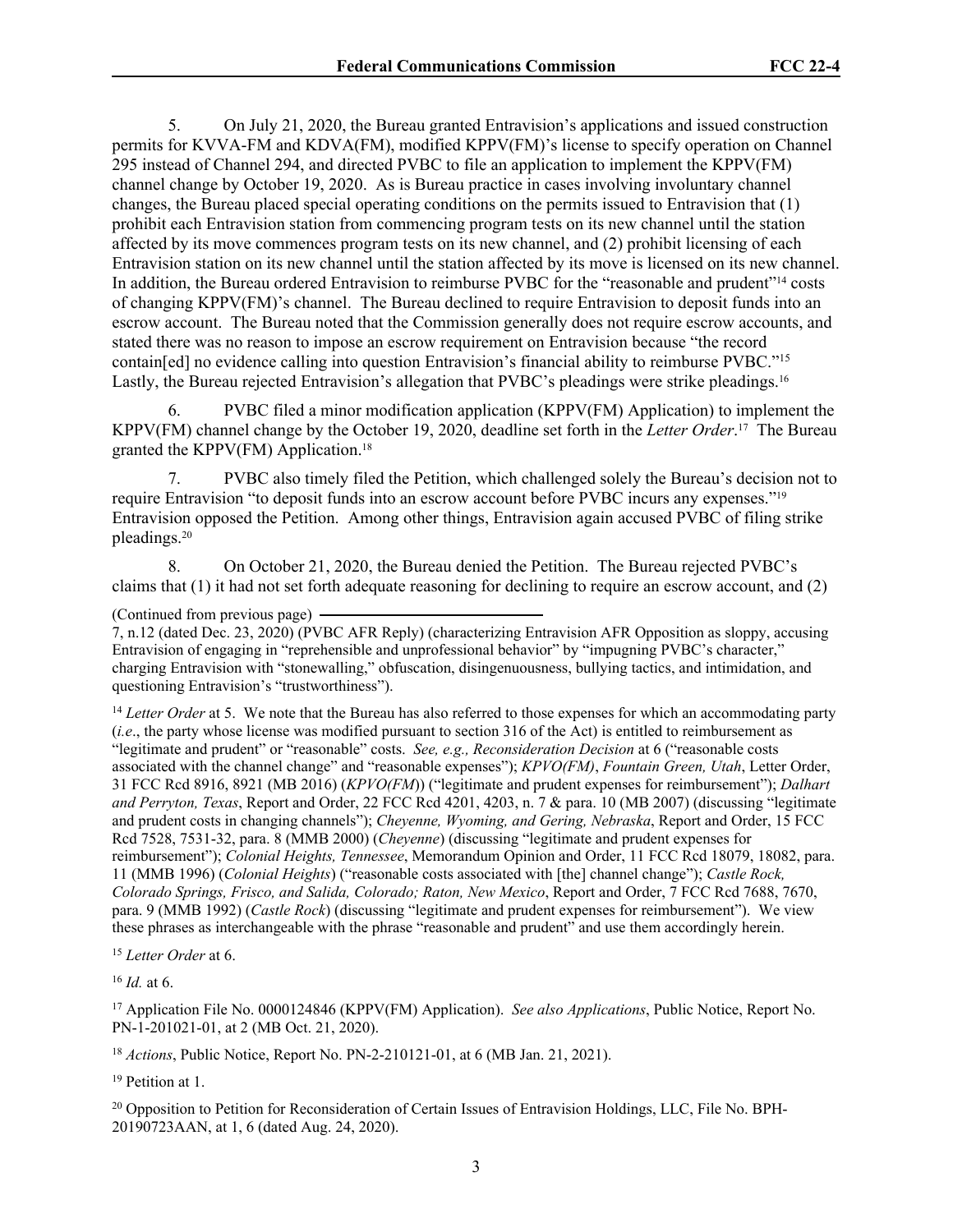equitable considerations supported an escrow requirement.21 The Bureau found unpersuasive PVBC's argument that it should revisit its stance regarding the establishment of escrow accounts given what PVBC characterized as a litany of cases where an accommodating party had expended significant funds but was never reimbursed.22 Specifically, the Bureau noted that PVBC cited only two cases in support of this argument and found those two cases were distinguishable.23 The Bureau also disagreed with PVBC's claim that equitable considerations support an escrow requirement, noting there is no imbalance of bargaining power between the parties and citing the special operating conditions in the construction permits granted to Entravision as sufficient protection for PVBC.24 In addition, the Bureau rejected Entravision's allegation that the Petition was a strike pleading.<sup>25</sup>

9. PVBC timely filed the AFR on November 20, 2020. PVBC asserts that the Bureau failed to "provide sufficient reasoning" to reject its escrow account request.26 PVBC repeats a number of arguments made in the Petition, and contends the Bureau failed "to properly consider the arguments advanced by PVBC."27 It also asserts that, contrary to the Bureau's finding, the precedents cited by PVBC in the Petition are not distinguishable.28 Entravision opposed the AFR. Among other things, Entravision argues that the AFR is procedurally defective, and again accuses PVBC of filing strike pleadings.29 PVBC replied, arguing that Entravision has not been negotiating in good faith and asserting there was no nefarious intent associated with the filing of the AFR.<sup>30</sup>

10. *Request and Reimbursement Negotiations*. On January 6, 2021, Entravision filed the Request asking that we remove the special operating condition from its construction permit for KDVA(FM).31 Entravision states that it has been nearly one and a half years since it filed its initial channel change applications, cites delays caused by PVBC's opposition to the *Show Cause Order* and PVBC's subsequent filing of the Petition and the AFR (both of which Entravision characterizes as frivolous), and states it "has no idea whether or when PVBC will . . . commence construction," and no idea "when it will complete construction of its modified facilities."32 Entravision contends that PVBC has only an implied STA to operate KPPV(FM) on its old channel.<sup>33</sup> As a result, Entravision asserts KPPV(FM) is entitled to no protection on that channel from operating stations, construction permits,

<sup>31</sup> Request at 3.

<sup>32</sup> *Id.* at 2. Entravision also asserted that it had no idea whether or when the KPPV(FM) Application would be granted due to a red light hold placed on the KPPV(FM) Application. *Id*. The Commission subsequently removed the hold and granted the KPPV(FM) Application, rendering Entravision's arguments regarding how long it could take for the Commission to grant the KPPV(FM) Application moot. Accordingly, we need not consider those arguments herein nor do we consider any responses PVBC made to those arguments.

<sup>33</sup> Request at 1, *citing Liberman Broad. of Dallas License, LLC*, Letter Order, 27 FCC Rcd 4765 (MB 2010) (*Liberman*).

<sup>21</sup> *Reconsideration Decision* at 3, 4.

<sup>22</sup> *Id.* at 5.

<sup>23</sup> *Id.*

<sup>24</sup> *Id*. at 4.

<sup>25</sup> *Id.* at 5-6.

<sup>26</sup> AFR at 1.

<sup>27</sup> *Id*. at 5-8.

<sup>28</sup> *Id*. at 8-10.

<sup>29</sup> Entravision AFR Opposition at 9.

<sup>30</sup> PVBC AFR Reply at 9.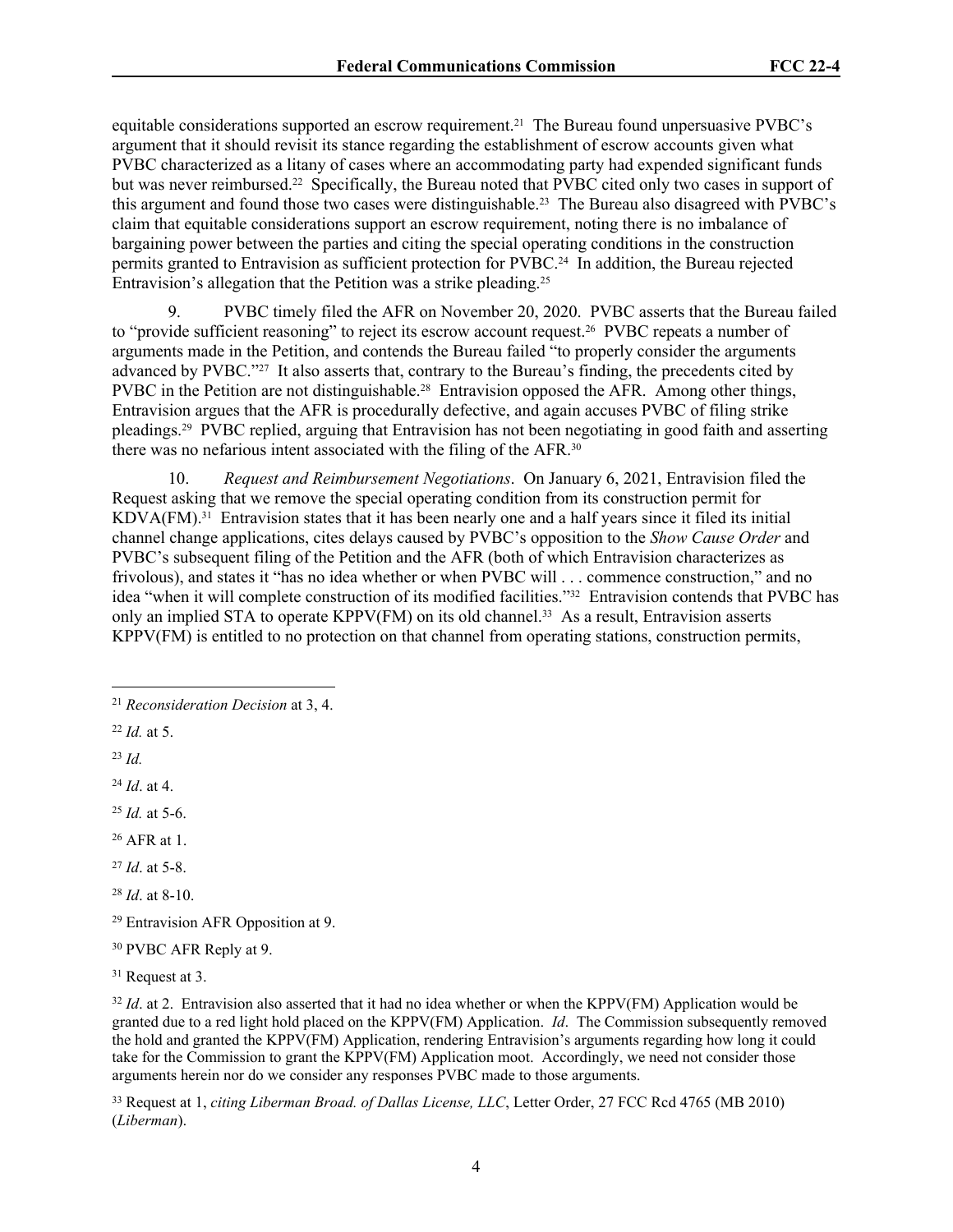pending applications or subsequently filed applications.34 Entravision argues we should therefore remove the special operating condition from the KDVA(FM) construction permit.<sup>35</sup>

11. PVBC submitted a letter opposing the Request (PVBC January 14th Letter). PVBC characterizes the Request as an attempt by Entravision to "end run" its reimbursement obligations.<sup>36</sup> PVBC alleges that grant of the Request would result in interference to over 300,000 listeners and, therefore, would not be in the public interest.37 PVBC also alleges that Entravision has failed to "abide by" its commitment to reimburse PVBC for its expenses, and repeats its arguments for establishment of an escrow account.38 Finally, PVBC argues that KPPV(FM)'s operations on its old channel are pursuant to its license, which PVBC asserts remains "fully valid," not pursuant to an implied STA.<sup>39</sup>

12. Entravision responded, affirming its commitment to reimburse PVBC.40 Entravision argues that, even if the special operating condition were removed, it would remain obligated to reimburse PVBC.<sup>41</sup> Entravision disputes PVBC's interpretation of the implied STA precedents.<sup>42</sup> Entravision also asserts that the PVBC January 14th Letter is "yet another strike pleading."<sup>43</sup>

<sup>35</sup> *Id*. at 3.

<sup>36</sup> Letter from Mark B. Denbo, Counsel, Prescott Valley Broad. Co. Inc., to Marlene H. Dortch, Secretary, FCC, File No. BPH-20190723AAN, at 1 (dated Jan. 14, 2021) (PVBC January 14th Letter). PVBC also asserted that section 319(a) of the Communications Act of 1934, as amended, prohibited PVBC from constructing the facilities proposed in the KPPV(FM) Application prior to grant, and alleged that the *Show Cause Order* indicated international coordination with Mexico for KPPV(FM)'s channel change would be required. *Id*. at 3, n.3; Letter from Mark B. Denbo, Counsel, Prescott Valley Broad. Co. Inc., to Marlene H. Dortch, Secretary, FCC, File No. BPH-20190723AAN, at 4 (dated Jan. 22, 2021) (PVBC January 22nd Letter); Letter from Mark B. Denbo, Counsel, Prescott Valley Broad. Co. Inc., to Marlene H. Dortch, Secretary, FCC, File No. BPH-20190723AAN, at 2 (dated Feb. 3, 2021) (PVBC February 3<sup>rd</sup> Letter). Entravision disputed this claim. Letter from Barry A. Friedman, Counsel, Entravision Holdings, LLC, to Marlene H. Dortch, Secretary, FCC, File No. BPH-20190723AAN, at 2-3 (dated Jan. 15, 2021) (Entravision January 15th Letter); Letter from Barry A. Friedman, Counsel, Entravision Holdings, LLC, to Marlene H. Dortch, Secretary, FCC, File No. BPH-20190723AAN, at 1, n.1 (dated Jan. 25, 2021) (Entravision January 25<sup>th</sup> Letter). Grant of the KPPV(FM) Application rendered moot the question of whether international coordination was required. Accordingly, we need not consider PVBC's and Entravision's assertions regarding international coordination.

<sup>37</sup> PVBC January 14<sup>th</sup> Letter at 4.

<sup>38</sup> *Id*. As evidence that Entravision does not plan to reimburse it, PVBC cites Entravision's rejection of a request for reimbursement that it transmitted to Entravision on November 6, 2020. *Id*. at 4-5.

<sup>39</sup> *Id*. at 6.

<sup>40</sup> Entravision January 15th Letter at 1. PVBC and Entravision subsequently submitted additional letters to the Commission, which repeated their earlier arguments. *See* PVBC January 22<sup>nd</sup> Letter; Entravision January 25<sup>th</sup> Letter; PVBC February 3<sup>rd</sup> Letter; Letter from Barry A. Friedman, Counsel, Entravision Holdings, LLC, to Marlene H. Dortch, Secretary, FCC, File No. BPH-20190723AAN, at 3 (dated Feb. 4, 2021) (Entravision February 4<sup>th</sup> Letter); Letter from Barry A. Friedman Letter from Barry A. Friedman, Counsel, Entravision Holdings, LLC, to Marlene H. Dortch, Secretary, FCC, File No. BPH-20190723AAN, at 2-3 (dated July 23, 2021) (Entravision July 23<sup>rd</sup> Letter); Letter from Mark B. Denbo, Counsel, Prescott Valley Broad. Co. Inc., to Marlene H. Dortch, Secretary, FCC, File No. BPH-20190723AAN, at 1 (dated Aug. 3, 2021) (PVBC August 3rd Letter).

<sup>41</sup> Entravision January 15<sup>th</sup> Letter at 1-2.

<sup>42</sup> *Id*. at 3-4.

<sup>43</sup> *Id*. at 5.

<sup>34</sup> *Id*. at 1-2.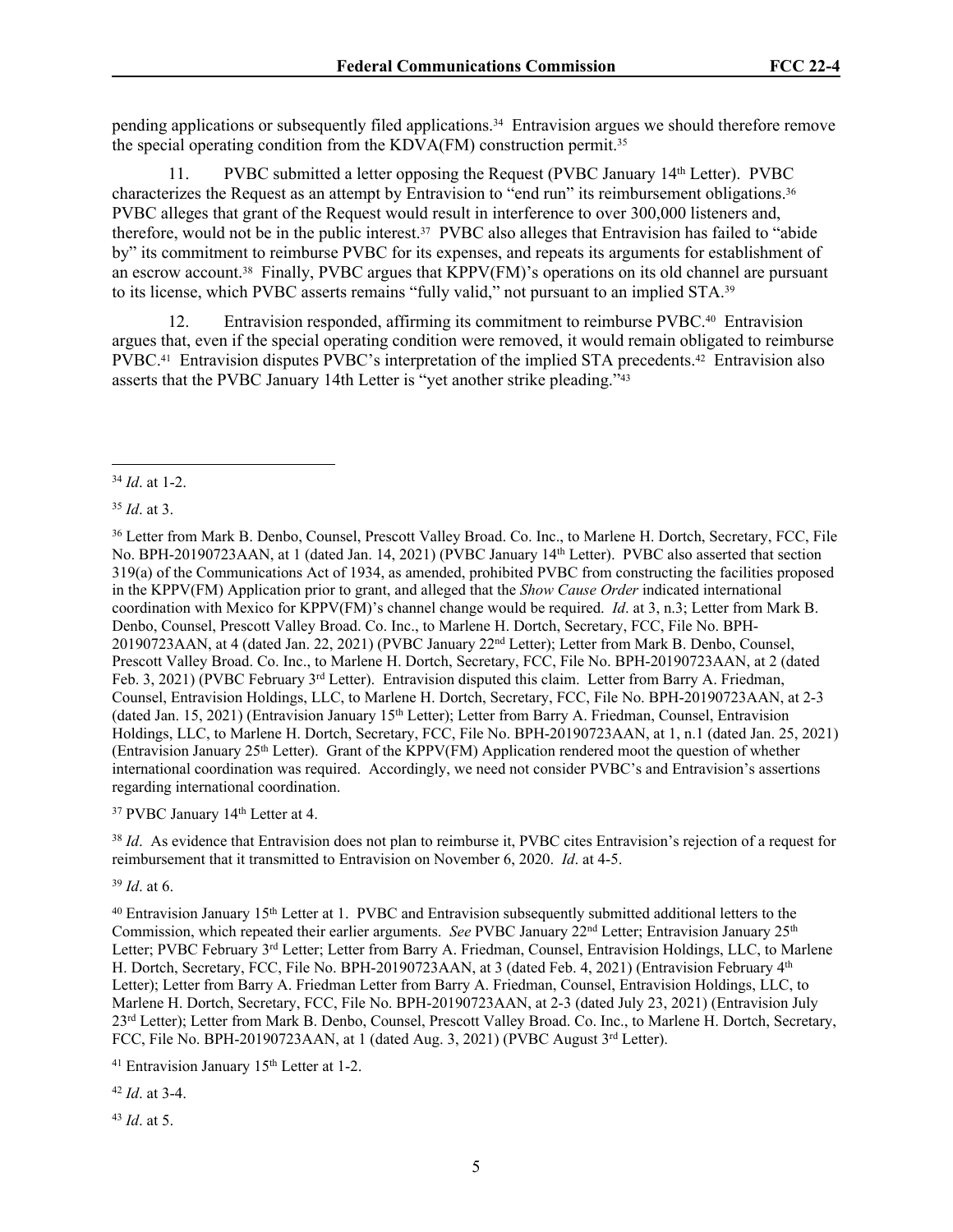# **II. DISCUSSION**

# **A. Procedural Issues<sup>44</sup>**

13. We reject Entravision's assertion that the AFR is defective and should be dismissed because it fails to comply with section  $1.115(f)$  of the Commission's rules.<sup>45</sup> That rule requires applications for review to "be submitted to the Secretary, Federal Communications Commission."<sup>46</sup> Entravision alleges that PVBC addressed the AFR to "Audio Division, Media Bureau," not the Commission's Secretary.47 However, as PVBC notes, the AFR actually is addressed "To: Office of the Secretary, Attention: Audio Division, Media Bureau."48 As the Commission has held, addressing an application for review "To: Office of the Secretary" but then "directing an application for review to the attention of a specific bureau does not, in itself, warrant dismissal."<sup>49</sup>

14. Next, we turn to the Entravision AFR Opposition, which was late-filed.<sup>50</sup> Entravision attributes this to (1) its counsel not "operating from their business offices" due to the COVID-19 pandemic, (2) the AFR being mailed to counsel's business office and then to counsel's residence, and (3) delays in the delivery of mail due to COVID-19 impacts on the U.S. Postal Service. According to Entravision, its counsel received a copy of the AFR on December 10, 2020, and filed the Entravision AFR Opposition on the next business day. We find Entravision's explanation reasonable, and thus will consider the late-filed Entravision AFR Opposition.

# **B. Substantive Issues**

# **1. Policy Regarding Reimbursement Negotiations**

15. We uphold the Bureau's refusal to require Entravision to deposit funds into an escrow account. Section 316(a) of the Communications Act of 1934, as amended (Act), provides that the Commission may modify "any station license . . . if in the judgment of the Commission such action will promote the public interest, convenience, and necessity."<sup>51</sup> The Commission has held on numerous occasions that the substitution of an existing FM radio station's channel at one community serves the public interest where such change permits the provision of a new or expanded service in another community.52 In these cases, if reimbursement appeared to be "feasible and equitable in the

<sup>46</sup> 47 CFR § 1.115(f).

<sup>48</sup> PVBC AFR Reply at 1, n.1.

<sup>49</sup> *Channel 61 Associates,* Memorandum Opinion and Order, 33 FCC Rcd 2419, 2423, para. 14 (2018).

<sup>50</sup> Entravision AFR Opposition at n.2. Entravision filed a separate petition requesting leave for this late-filing. *See* Petition for Leave to Accept Late Filed Opposition to Application for Review of Entravision Holdings, LLC, File No. BPH-20190723AAN, at 2 (dated Dec. 11, 2020).

<sup>51</sup> 47 U.S.C. § 316(a).

(continued….)

<sup>44</sup> Because we address the merits of PVBC's argument regarding *Appaloosa Broad. Co., Inc*., File No. BLH-20160217AAB Letter Order (MB Aug. 23, 2017) (*Appaloosa*), *supra* para. 18, we need not reach arguments made by PVBC and Entravision about whether the Bureau erred in rejecting PVBC's *Appaloosa*-related argument on procedural grounds in the *Reconsideration Decision*. AFR at 9; Entravision AFR Opposition at 5.

<sup>45</sup> Entravision AFR Opposition at 1, n.1.

<sup>47</sup> Entravision AFR Opposition at 1, n.1.

<sup>52</sup> *See, e.g*., *Lake City, Mullins, Conway, and Kingstree, S.C., and Fayetteville and Fairmont, N.C.*, Report and Order, 47 FCC 2d 1067, 1077-78, para. 24 (1964) (*Lake City*) ("While [the involuntary channel change] involves disturbing the existing Kingstree Channel 261A service, the public interest in the new Lake City assignment, in our view outweighs this consideration."); *Circleville, Ohio*, Second Report and Order, 8 FCC 2d. 159, 162, para. 7 (1967) ("The public interest in the new Columbus assignment, in our view, clearly outweighs whatever disruption of service may occur temporarily in connection with the Circleville operation."); *Advanced Television Systems and Their Impact Upon the Existing Television Broadcast Service*, Fourth Further Notice of Proposed Rulemaking and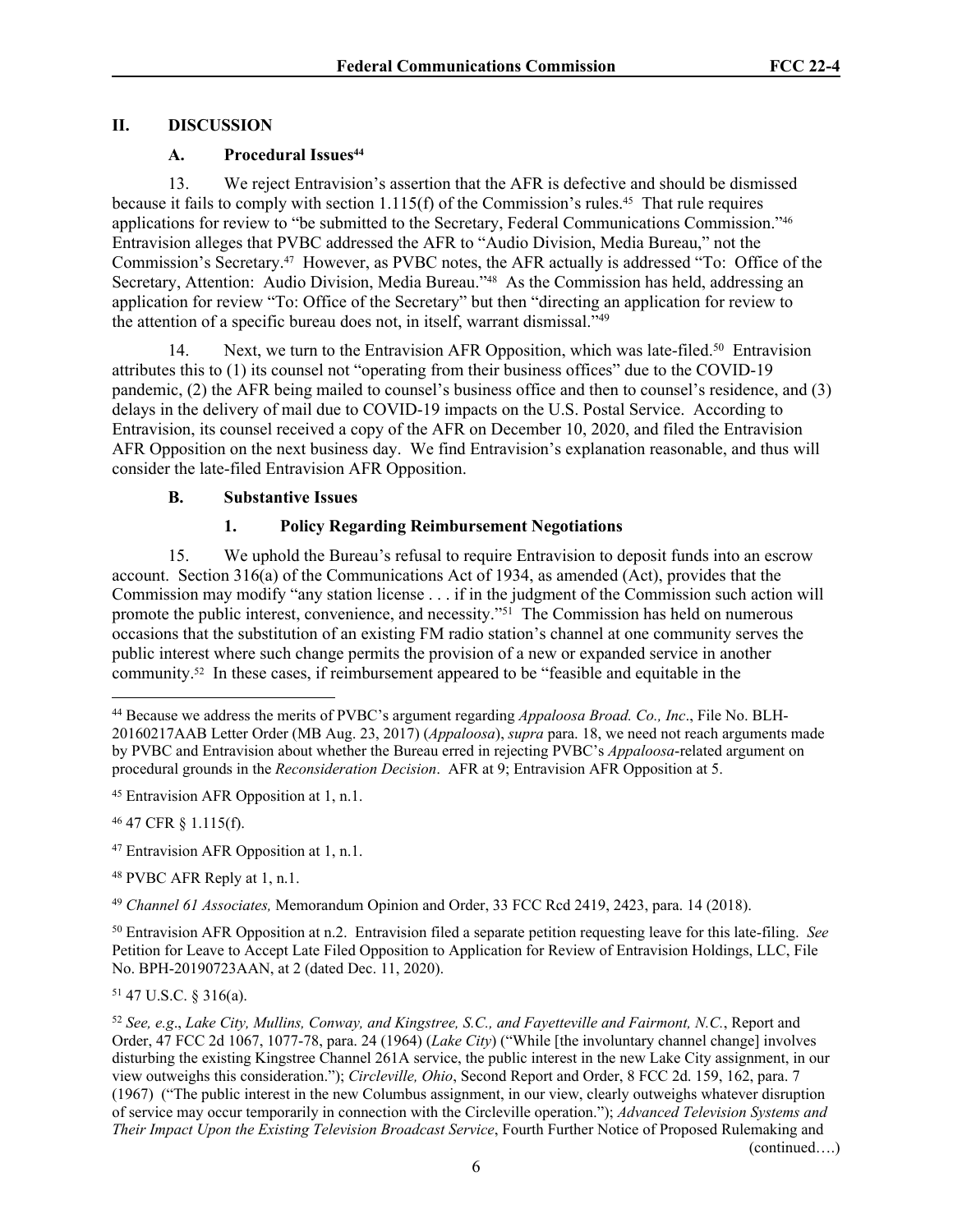circumstances," the Commission has required the party benefitting from a section 316 license modification (benefitting party) to reimburse the party whose license was modified (accommodating party) for the reasonable costs associated with the channel change.<sup>53</sup> Although the Act does not require benefiting parties to reimburse the expenses of accommodating parties, the Commission has required such reimbursement as a matter of private equity.<sup>54</sup>

16. While it is undisputed that the Bureau can impose specific requirements related to reimbursement in involuntary channel change cases, it has chosen not to do so unless there is evidence calling into question the financial ability of a benefitting party to reimburse an accommodating party or the existence of "unusual circumstances" that compel the Commission to intervene.55 As a result, the Bureau generally does not require a benefitting party to demonstrate its financial ability to reimburse before it will modify an accommodating party's license,<sup>56</sup> has left the timing and manner of

Third Notice of Inquiry, 10 FCC Rcd 10540, 10545, n.30 (1995) ("There is ample precedent for our reallocation of spectrum in the public interest, even where such reallocation results in displacement of current users of the spectrum, and it is clear that we have broad discretion to do so."); *KPVO(FM),* 31 FCC Rcd at 8920.

<sup>53</sup> *Lake City,* 47 FCC 2d at 1078, para. 26 (finding "equitable considerations dictate that [the accommodating party] should be reimbursed for the reasonable costs incurred in accomplishing the channel change"). *See Churchville and Luray, Virginia*, Memorandum Opinion and Order, 6 FCC Rcd 1313, 1313-14, para.5 (MMB 1991) (recognizing that "changing the channel of an existing station creates a potential for a temporary disruption to the listening habits of a station's audience" but finding this "does not override the public interest benefit of providing service to additional population"); *Indio and Desert Center, California,* Report and Order, 1985 FCC LEXIS 2738, \*3 (MMB 1985) (*Indio*) (finding "equitable considerations dictate that [the accommodating party] should be reimbursed for the reasonable costs incurred in accomplishing the channel change"). *See also Jackson, Lima, Kenton, and Bellefontaine, Ohio,* Report and Order, 3 FCC 2d 598, 604, para. 14 (1966) (*Jackson*) (noting that "economic injury as such is . . . no ground for refusing to take actions which are otherwise in the public interest," and explaining that "[i]t is only when the economic injury to the licensee affects the public interest that it becomes a relevant factor").

<sup>54</sup> Lake City, 47 FCC 2d at 1078, para. 26. The Act "provides licensees with no right to reimbursement when changes are required in their operating frequencies to permit other new or changed assignments." *Id.*

<sup>55</sup> *Dickson, Tennessee; Benton and Calvert City, Kentucky)*, Report and Order, 4 FCC Rcd 8707, 8707, para. 5 (MMB 1989) (*Dickson*). For instance, the Bureau has suggested that Commission intervention might be appropriate if there is evidence calling into question a benefitting party's willingness to fulfill its obligation to reimburse an accommodating party. *See Canovanas, Culebra, Las Piedras, Mayaguez, Quebradillas, San Juan, and Vieques, Puerto Rico, and Christiansted and Frederiksted, Virgin Islands*, Report and Order, 10 FCC Rcd 6673, 6677, para. 19 (MMB 1995) (rejecting accommodating party's request that benefiting parties be made jointly and severally liable for the costs of the involuntary channel changes in order to protect accommodating parties from undue delay in being reimbursed, and noting that "[t]here is nothing in the record in this proceeding, and [accommodating party] offers no evidence, to suggest that any of the parties responsible for participating in the reimbursement are not willing and able to do so").

<sup>56</sup> *Cheyenne,* 15 FCC Rcd at 7531-32, para. 8; *Castle Rock,* 7 FCC Rcd at 7670, para. 9; *Othello, East Wenatchee and Cashmere, Washington, and Wallace, Idaho*, Report and Order, 6 FCC Rcd 6476, 6477-78, para. 10 (MMB 1991) (*Othello*); *Dickson,* 4 FCC Rcd at 8707, para. 5. To the extent that PVBC focuses on the fact that neither the Bureau nor its predecessor the Mass Media Bureau has explicitly discussed escrow accounts since *Othello* and *Dickson*, PVBC AFR Reply at 4, PVBC misses the point. On a number of occasions since then, both the Bureau and the Mass Media Bureau have considered whether to impose requirements related to the timing and manner of reimbursement concurrent with modification of an accommodating party's license. In each instance, they have affirmed that they will not do so in the absence of evidence suggesting the inability of the benefitting party to reimburse the accommodating party. *Ione, Oregon; Walla Walla, Washington and Athena, Hermiston, La Grande, and Arlington, Oregon*, Report and Order, 21 FCC Rcd 10017, 10021, para. 11 (MB 2006) (noting accommodating parties had questioned benefitting party's ability to reimburse them, but declining to require benefitting party to do more than pledge to reimburse the accommodating parties as required by *Circleville*); *Cheyenne*, 15 FCC Rcd at 7531-32, para. 8 (declining "to require [benefitting party] to pay the expenses in advance for the frequency change because no showing has been made as to [benefitting party's] inability to reimburse [accommodating party]");

(continued….)

<sup>(</sup>Continued from previous page)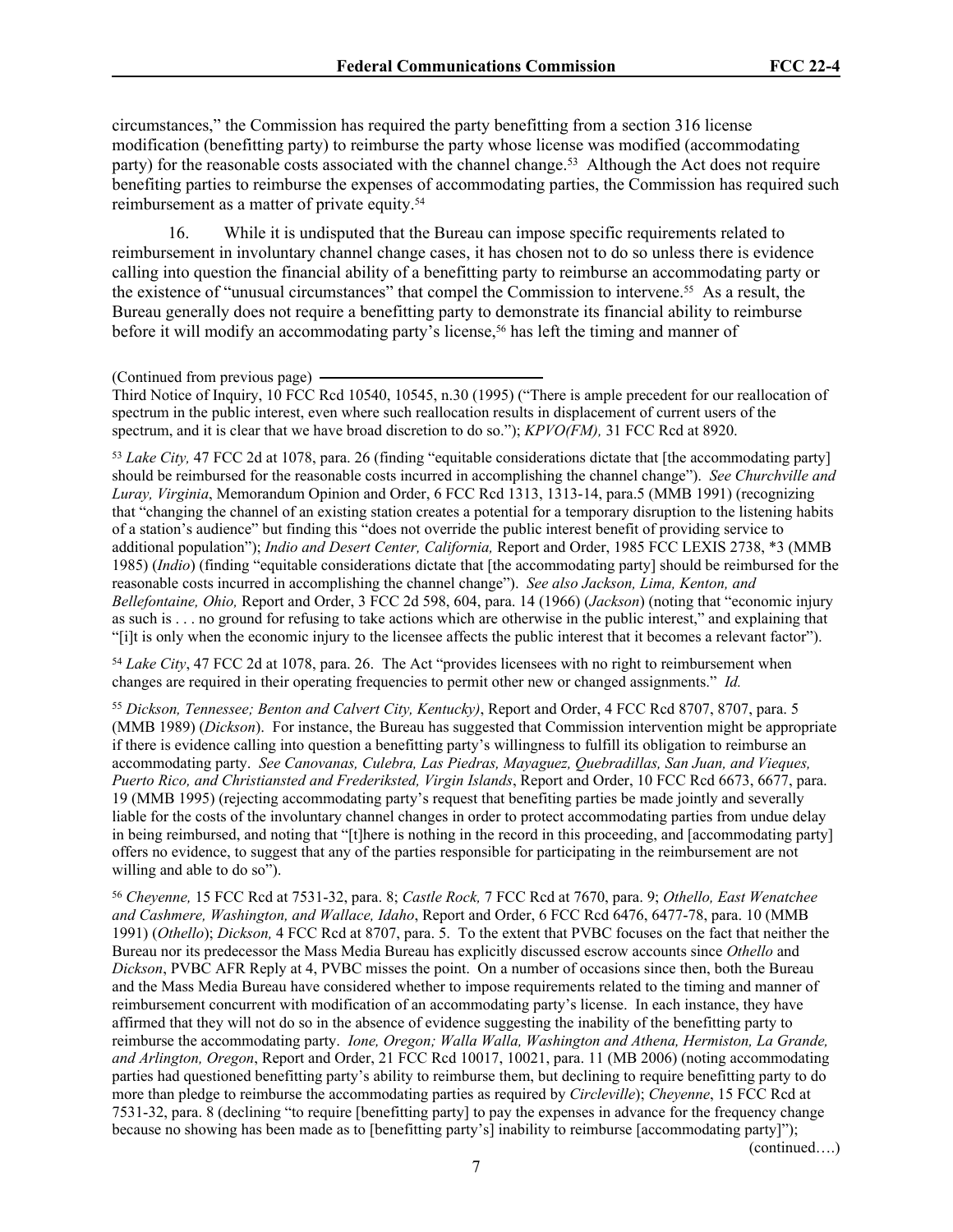reimbursement to the good faith negotiation of the parties involved,<sup>57</sup> and has not mediated, at the outset, claims regarding the amount of reimbursement.<sup>58</sup> The Bureau has, however, required parties to reach a reasonable and equitable agreement in an expeditious manner.<sup>59</sup> If parties were not able to do so, as a last resort, only then has the Bureau intervened.<sup>60</sup>

17. We decline, as PVBC requests, to modify the Bureau's approach to reimbursement in section 316 cases involving FM radio stations.<sup>61</sup> The Bureau's approach allows the parties to negotiate the arrangement that works best for them.62 It also avoids unnecessary Commission involvement in

(Continued from previous page)

*Colonial Heights,* 11 FCC Rcd at 18082, paras. 10-11 (declining to require escrow because there had been no evidence presented to cause the Bureau to waver from its policy not to require demonstrations of financial ability prior to ordering an involuntary channel change); *Castle Rock*, 7 FCC Rcd 7670, para. 9 (declining to require benefitting party to pay accommodating party in advance because no showing had been made as to benefitting party's inability to reimburse). We also find no merit to PVBC's assertion that the Bureau failed to cite any decisions other than *Othello* in support of its decision. AFR at 7. The Bureau cited a number of other decisions. *See Letter Order* at 6, n.39 (citing *Dickson*); *Reconsideration Decision* at 6, nn.14, 16, 19 (citing *Dickson*, *Cheyenne*, and *Irvington, Kentucky, and French Lick, Indiana*, Report and Order, 25 FCC Rcd 1147, 1149, para. 7 (MB 2010) (*Irvington*)). And, as noted herein, there are additional Bureau-level decisions that are on point.

<sup>57</sup> *Irvington*, 25 FCC Rcd at 1149, para. 7 (noting that the timing of reimbursement is a matter that can be negotiated by the parties); *Cheyenne*, 15 FCC Rcd at 7531-32, para. 8 (stating "we will leave matters such as the time and manner of reimbursement to the good faith negotiations of the parties" and "what constitutes legitimate and prudent expenses for reimbursement is left to the good faith negotiation of the parties"); *Camas, Washington, and Seaside, Oregon*, Report and Order, 8 FCC Rcd 1796, 1797, para. 5 (MMB 1993) (*Camas*) ("Reimbursement … is left to the good faith negotiation of the parties involved."); *Castle Rock*, 7 FCC Rcd at 7670, para. 9.

<sup>58</sup> *See Camas*, 8 FCC Rcd at 1797, para. 5; *Milan, Metter, Swainsboro, and Wrens, Georgia*, Opinion, 6 FCC Rcd 5793, 5794, para. 6 (MMB 1991) (*Milan*).

<sup>59</sup> *KPVO(FM)*, 31 FCC Rcd at 8921 ("Under *Circleville* and subsequent cases, determination of what constitutes legitimate and prudent expenses for reimbursement is left to the expeditious good faith negotiation of the parties . . . ."); *Camas*, 8 FCC Rcd at 1796, para. 5 ("Parties are expected to reach a reasonable and equitable agreement in an expeditious manner."). The Bureau has explained that, while negotiations may begin earlier, they must begin immediately following modification of the accommodating party's license. *See Ada, Newcastle, and Watonga, Oklahoma*, Report and Order, 11 FCC Rcd 16896, 16901, para. 19 (MMB 1996) (declining to require that accommodating party and benefitting party "reach agreement on the reimbursement amount prior to the modification" of the accommodating party's license).

<sup>60</sup> *Lake City*, 47 FCC 2d at 1078, para. 26; *Camas,* 8 FCC Rcd at 1797, para. 5; *Milan,* 6 FCC Rcd at 5794, para. 6; *Indio*, 1985 FCC LEXIS at \*3.

<sup>61</sup> AFR at 7. We also decline to expand Entravision's reimbursement obligation to include an FM translator affected by KVVA-FM's upgrade and move. The Bureau previously rejected PVBC's claim that Entravision must reimburse the licensee of an FM translator that rebroadcasts KPPV(FM) and will be displaced by KVVA-FM's upgrade and move. *See Letter Order* at 6. While PVBC did not seek reconsideration or review of that aspect of the *Letter Order*, in the AFR, PVBC again discusses how the KVVA-FM channel change will impact that translator. *See* AFR at n.5. Accordingly, we take this opportunity to affirm that, as the Bureau noted, FM translators are authorized on a secondary basis and are subject to displacement by full-service FM stations. *See Letter Order* at 6, *citing Amendment of Part 74 of the Commission's Rules Concerning FM Translator Stations*, MM Docket No. 88-140, Report and Order, 5 FCC Rcd 7212, 7214, para. 86 (1990). In situations where a translator is displaced and identifies a new channel on which to operate, the translator licensee—not the station causing the displacement pays all the costs associated with the channel change. This is because, in constructing an FM translator station, a translator licensee has "recognized and accepted the secondary status of its construction permit and constructed its station notwithstanding the inherent risk that its station is always subject to displacement by a full service station." *FCC Adopts Limit for NCE FM New Station Applications in October 12 – October 19, 2007 Window*, MM Docket No. 95-31, Public Notice, 22 FCC Rcd 18699, 18702 (2007).

<sup>62</sup> *Cheyenne*, 15 FCC Rcd at 7531-32, para. 8; *Castle Rock*, 7 FCC Rcd at 7670, para. 9; *Othello*, 6 FCC Rcd at 6477-78, para. 10 (MMB 1991); *Dickson*, 4 FCC Rcd at 8707, para. 5.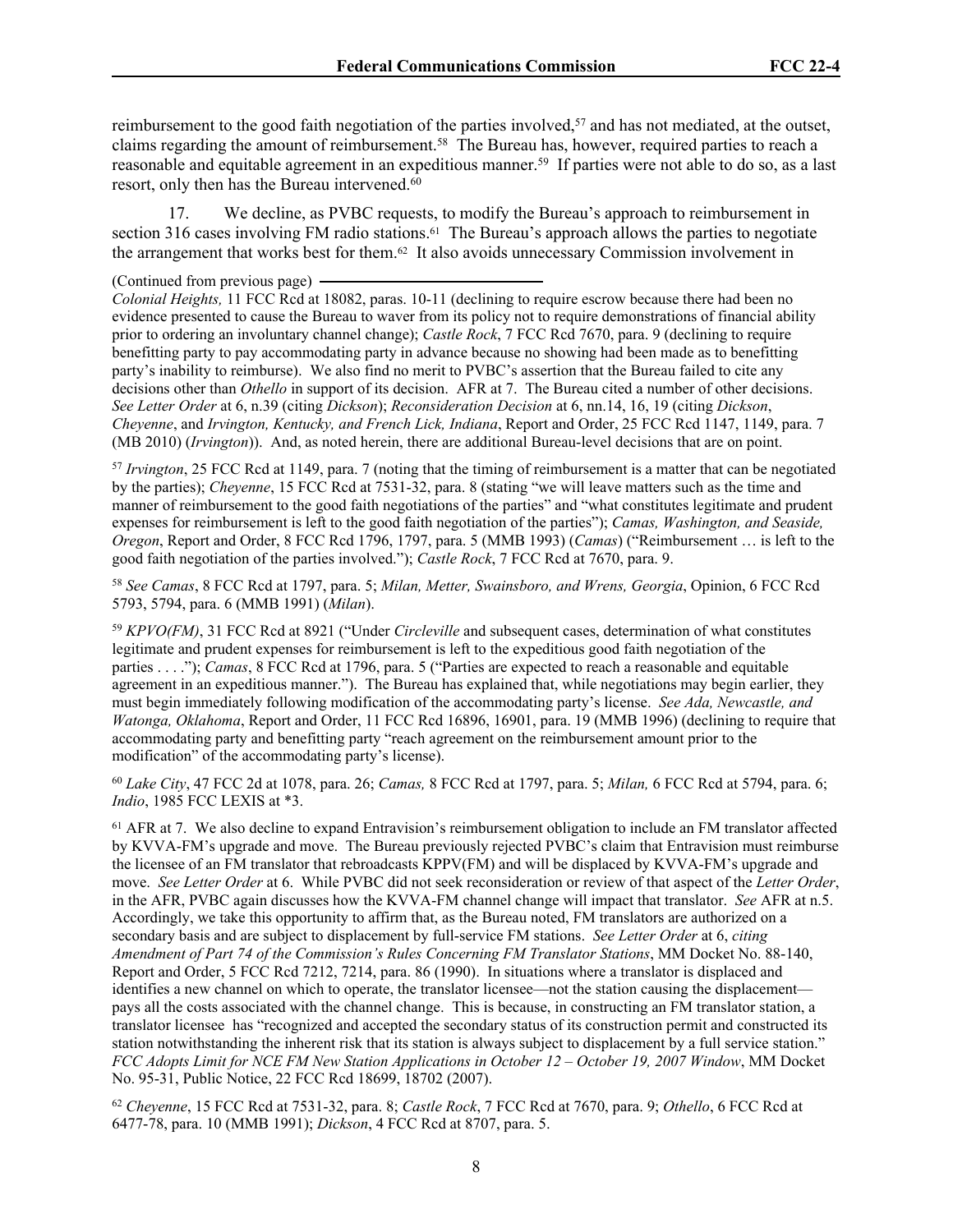negotiations between two private parties and preserves limited Commission resources. We note that nothing prohibits parties from voluntarily agreeing to an escrow account, and/or advance payments into an escrow account or to the accommodating party directly.63 However, like the Bureau, we recognize that "there may well be other means for [discharging the reimbursement obligation] consistent with the legitimate interests of the parties and the public."64 Accordingly, we affirm that the choice of how a benefitting party fulfills its reimbursement obligations (including the choice of whether to use an escrow account) is best left to the negotiations of the benefitting and accommodating parties themselves absent a factual basis for questioning a benefitting party's financial ability to reimburse or where other unusual circumstances apply.

18. We reject PVBC's argument that the current approach—described in paragraphs 15 and 16—is "unworkable."65 As an initial matter, based on our experience over the last 30 years, there has not been evidence to suggest that escrow accounts should now be required absent a factual basis for questioning a benefitting party's financial ability to reimburse or where other unusual circumstances apply. While PVBC alleges that "numerous" benefitting parties have taken actions "to stonewall accommodating licensees" and that accommodating licensees face the "very common situation[ ]" of being left "holding the bag,"66 PVBC cites only two cases—*Roy E. Henderson* (*Henderson*), and *Appaloosa Broadcasting Company, Inc*. (*Appaloosa*)—in which it alleges that a benefitting party failed to reimburse the accommodating party.<sup>67</sup> Further, in the more than one hundred involuntary channel change orders issued by the Bureau (or the Mass Media Bureau) since the specific issue of escrow accounts was last addressed, only three have required Bureau intervention to ensure that the benefitting party reimbursed the accommodating party.68 There are meaningful differences between these three cases and the instant case. Significantly, *Henderson* involves a benefitting party that is a sole proprietorship with limited resources<sup>69</sup> when compared to the benefitting party in the present case, a wholly-owned subsidiary of a publicly traded company with a market capitalization of more than \$500,000,000. The accommodating party in *Appaloosa* had itself delayed its implementation of the involuntary channel change for more than six years.70 Although the *Appaloosa* case did require Bureau intervention regarding

<sup>64</sup> *Id*.

<sup>65</sup> AFR at 8.

<sup>66</sup> *Id.* at 6-7. *See also* PVBC AFR Reply at 5.

<sup>67</sup> As Entravision notes, both *Henderson* and *Appaloosa* are unpublished Bureau decisions. Entravision AFR Opposition at 5. An unpublished decision "may not be relied upon, used or cited as precedent, except against persons who have actual notice of the document in question or by such persons against the Commission." 47 CFR § 0.445(f). Here, PVBC's discussion of the unpublished *Henderson* and *Appaloosa* is appropriate since all parties here have actual knowledge of the facts of these cases. *See* Entravision AFR Opposition at 5-7.

<sup>68</sup> *Roy E Henderson*, File No. BRH-2013032ADT, Letter Order (MB Sept. 12, 2019) (*Henderson*); *Appaloosa*; *Application of Peter Wayne Lechman, For License to Cover Construction Permit for Station WBOP(FM), Churchville, Virginia*, Memorandum Opinion and Order, 8 FCC Rcd 3058 (MMB 1993) (*Lechman*) (addressing dispute regarding the amount owed by benefitting party to accommodating party, and ordering benefitting party to pay specific amount to accommodating party). Nearly the same number of involuntary channel change cases have required the Bureau to intervene to ensure that the accommodating party implements the involuntary channel change. *Arso Radio Corp.,* Letter Order, 27 FCC Rcd 13214, 13219 (MB 2012) (*Arso*); *Susquehanna Radio Corp*., Application File Nos. BLH-20101203ABV, BPH-20070820ABO, Letter Order (MB May 13, 2011).

<sup>69</sup> *Henderson* at 1 (noting that Roy E. Henderson is the sole principal of the benefitting party).

 $70$  The Bureau modified the license of the accommodating party's station to specify a different operating frequency on October 23, 2009, and directed the accommodating party to file an application to implement the station's channel change by November 22, 2009. *Christian Media Inc*., File No. BLH-19881221KC, Letter Order, (MB Oct. 23, 2009). The accommodating party did not file that application until June 19, 2015, more than five and a half years (continued….)

<sup>63</sup> *Dickson*, 4 FCC Rcd at 8707, para. 5 ("Certainly . . . an [escrow] arrangement might provide a reasonable means for discharging the reimbursement obligation.")*.*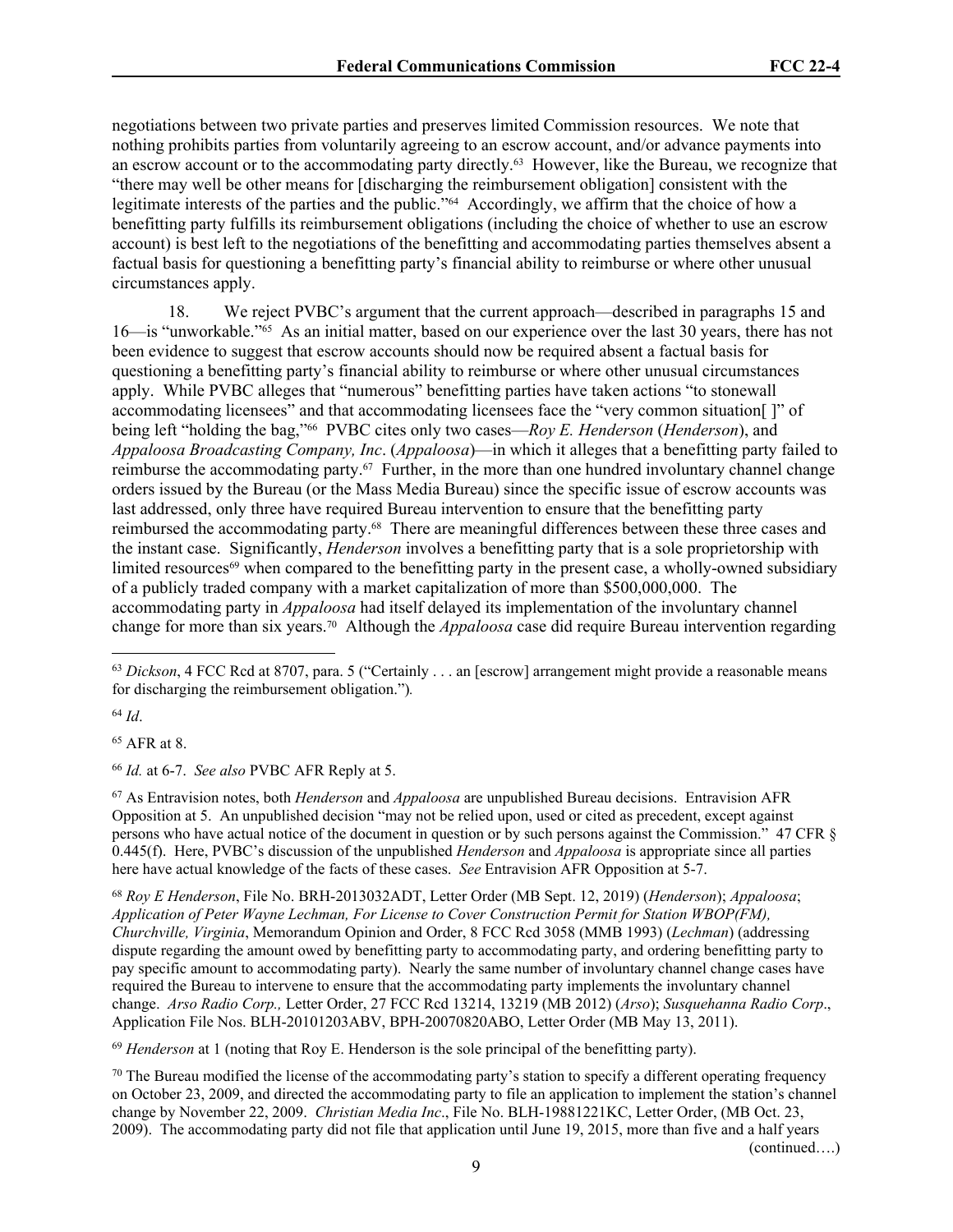reimbursement, the accommodating party in *Appaloosa* ultimately was reimbursed.71 Finally, in contrast to this case but similar to *Henderson*, *Lechman* involved an individual as the benefitting party with limited resources when compared to Entravision. In any event, nothing in the record suggests that the accommodating party in *Lechman* was not reimbursed. Given that nearly all of the involuntary channel change cases ordered since the Bureau last considered escrow accounts have not resulted in reimbursement disputes, we conclude that the existence of these three cases does not justify revision of the Bureau's general policy regarding escrow accounts.

19. We likewise will not—as PVBC requests—revise the Bureau's policy due to the current economic status of the radio industry. PVBC makes general statements about "enormous losses in listenership and revenues" and speculates that "undertaking a channel change during a global pandemic without a guarantee of full reimbursement could lead to economic ruin."<sup>72</sup> However, PVBC does not submit any specific data or other evidence to support its claims, and has not demonstrated that it lacks the financial ability to front the cost for the expenses associated with the involuntary channel change, nor does it allege that Entravision has suffered any change in circumstances that would impact Entravision's ability to reimburse PVBC. While we recognize that the pandemic has had wide ranging impacts on all facets of the economy, we will not make policy decisions based on PVBC's speculation. We note, though, that the Bureau's existing policy permits the Bureau to impose requirements related to reimbursement where there is a factual basis for questioning a benefitting party's financial ability to reimburse or where other "unusual circumstances apply."73 We believe that, where adequately documented, an accommodating party's inability to pay up front the costs of an involuntary channel change could constitute an unusual circumstance justifying a requirement that the benefitting party make advance payments to the accommodating party.<sup>74</sup> But, there is no evidence that this is the case here.

20. Like the Bureau,<sup>75</sup> we reject PVBC's argument that the current approach creates an imbalance of bargaining power between an accommodating party and a benefitting party.<sup>76</sup> As the Bureau noted, it is Commission policy to condition construction permits which are dependent upon a change of channel by an existing station on the issuance of program test authority to that station. This prevents a benefitting party from going on the air with its new or improved services until such time as the accommodating party is ready to begin operation on its new channel, and incentivizes the benefitting party to resolve any reimbursement issues that might cause delays in the accommodating party's build out or operation of its new facilities. The construction permit issued for KDVA(FM) includes such a

<sup>72</sup> AFR at 7.

<sup>73</sup> *Dickson*, 4 FCC Rcd at 8707, para. 5.

76 AFR at 5.

<sup>(</sup>Continued from previous page)

after issuance of the decision modifying its station's license, and more than three years after the Bureau denied its petition for reconsideration of the modification decision. *See Christian Media Inc*., Letter Order (MB May 3, 2012).

<sup>71</sup> *See* Letter from Lee G. Petro, Counsel for Christian Media, Inc., to Marlene H. Dortch, Secretary, FCC, Application File No. BLH-20160217AAB (dated Sept. 8, 2017) (acknowledging accommodating party's receipt of reimbursement on August 10, 2017). To the extent PVBC asserts that the accommodating licensee in *Appaloosa* "waited for nearly eight years to obtain reimbursement," AFR at 8, we find that claim to be disingenuous because, as noted, the accommodating party delayed its implementation of the involuntary channel change for more than six years.

<sup>74</sup> *See Jackson,* 3 FCC 2d at 605, para. 17 (noting that "equitable considerations, as well as the limitations of [accommodating party]'s economic situation, require that [the accommodating party] should be reimbursed for the reasonable costs of the channel change").

<sup>75</sup> *Reconsideration Decision* at 4.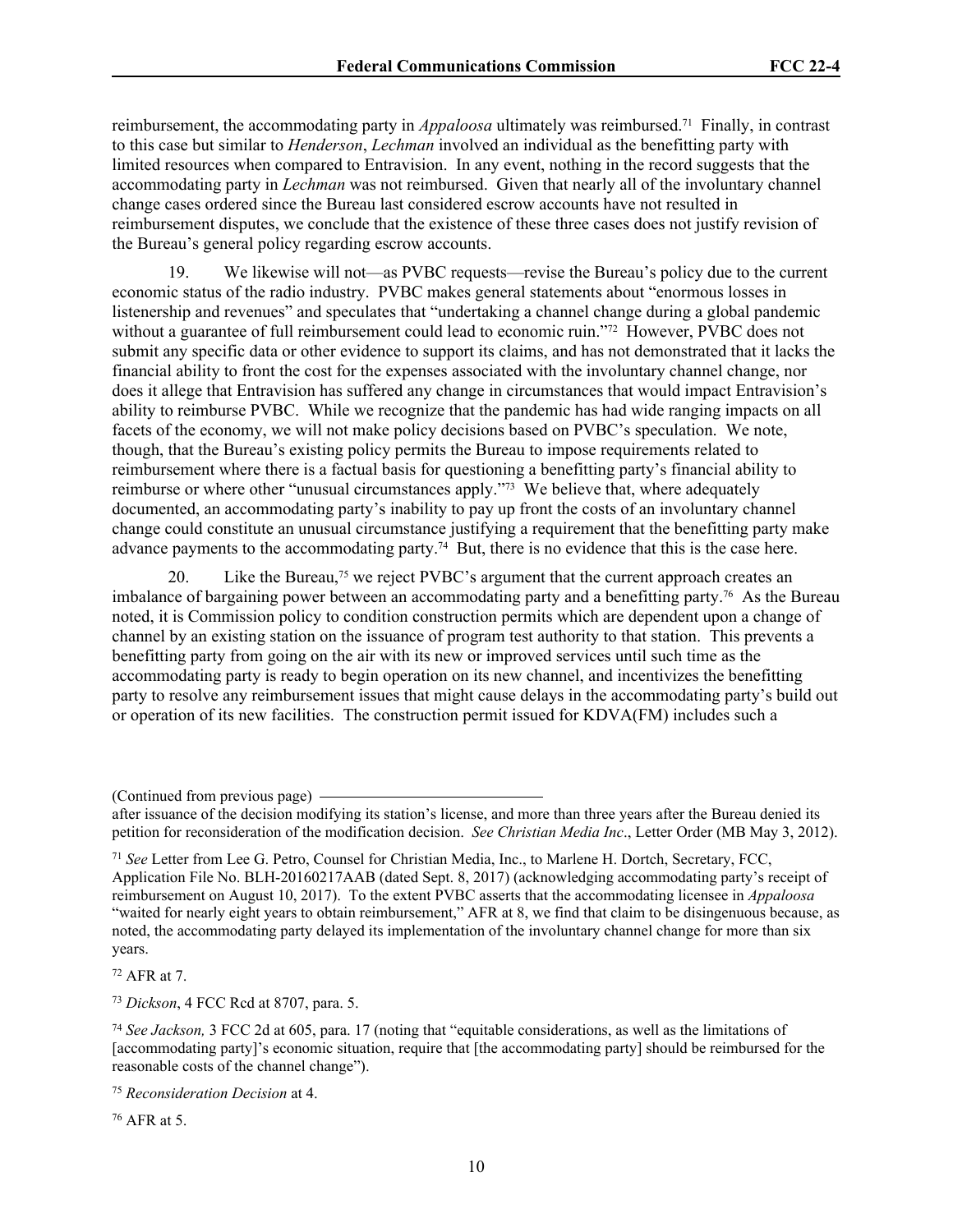condition.77 We also note that it is inaccurate for PVBC to suggest that it will be required to "shoulder the entire burden of a channel change in the mere hopes that Entravision . . . will provide reimbursement."78 In fact, a benefitting party faces non-renewal of its station's license if it fails to honor its pledge to reimburse an accommodating party for the reasonable costs of changing its station's channel.

21. We find that the Bureau correctly applied its existing reimbursement policy<sup>79</sup> in reaching its determination that PVBC had failed to justify a directive to use an escrow account. As the Bureau noted,80 PVBC did not question whether Entravision had the financial ability to reimburse it. Further, while PVBC did question whether Entravision was willing to reimburse it,<sup>81</sup> at the time the Bureau considered PVBC's request, the record contained no evidence to support that claim.82 The only pieces of evidence before the Bureau were Entravision's statements that it *was* willing to reimburse PVBC.<sup>83</sup>

22. We disagree with PVBC's argument that, by requiring an escrow account in this particular case, the Commission will avoid having to referee potential future disputes between PVBC and Entravision.84 An escrow account is a mechanism to ensure funds are set aside in a secure manner to ensure timely payment.<sup>85</sup> Even with an escrow account, the parties would need to reach agreement on the appropriate amount to be escrowed, the value of items that PVBC is required to replace, the reasonableness of the costs of replacements, guidelines regarding the acceptable use of the escrow funds, and the conditions that must be met for the funds to be released to PVBC. These are the very topics upon which PVBC and Entravision have failed to reach agreement. For instance, PVBC indicates that Entravision has refused to reimburse it for expenses PVBC incurred in filing the KPPV(FM) Application,<sup>86</sup> and Entravision has questioned certain expenses included in a list PVBC provided to it.<sup>87</sup> There is no basis upon which to believe that imposing an escrow requirement would facilitate agreement between the parties or prevent the Commission from being involved in the parties' reimbursement negotiations.

<sup>78</sup> AFR at 5.

<sup>79</sup> *See supra* paras. 15-17.

<sup>80</sup> *Reconsideration Decision* at 3, n.15, *citing* Petition at 4.

<sup>81</sup> While PVBC initially argued that Entravision had failed to negotiate in good faith when it did not respond to a letter sent by PVBC prior to the Bureau modifying the KPPV(FM) license, we affirm the Bureau's rejection of that argument. The Bureau has explained that the obligation to negotiate regarding reimbursement arises not when a license modification pursuant to section 316 is proposed, but when it is ordered. *See Letter Order* at 6, *citing Pike Road, Alabama*, Report and Order, 29 FCC Rcd 13947, 13950, para. 9 (MB 2014).

<sup>82</sup> We note that evidence regarding events occurring after the Bureau issued the *Reconsideration Decision* is not relevant to our review of that decision. *See* 47 U.S.C. § 155(c)(5); 47 CFR § 1.115(c) (both barring applications for review that rely on questions of fact or law upon which the Bureau has been afforded no opportunity to pass). This evidence is relevant, however, to our discussion of the ongoing reimbursement negotiations between the parties. *See infra* para. 29.

<sup>83</sup> KVVA Application, Attach. 34 (Comprehensive Allocation Study) at 6; KDVA Application, Attach. 34 (Comprehensive Allocation Study) at 6.

<sup>84</sup> AFR at 11.

<sup>85</sup> Caroline Banton, *Escrow* (Mar. 9, 2021), <https://www.investopedia.com/terms/e/escrow.asp>("[e]scrow is a process used when two parties are in the process of completing a transaction, and there is uncertainty over whether one party or another will be able to fulfill their obligations").

<sup>86</sup> AFR at 3, n.7; PVBC AFR Reply at 5-6; PVBC January 14th Letter at 4-5.

87 Entravision AFR Opposition at 8. According to Entravision, PVBC provided a list of expenses that totaled \$1,692,000. *Id*.

<sup>77</sup> While Entravision has requested that we delete this special operating condition, we deny that request herein. *See infra* para. 23.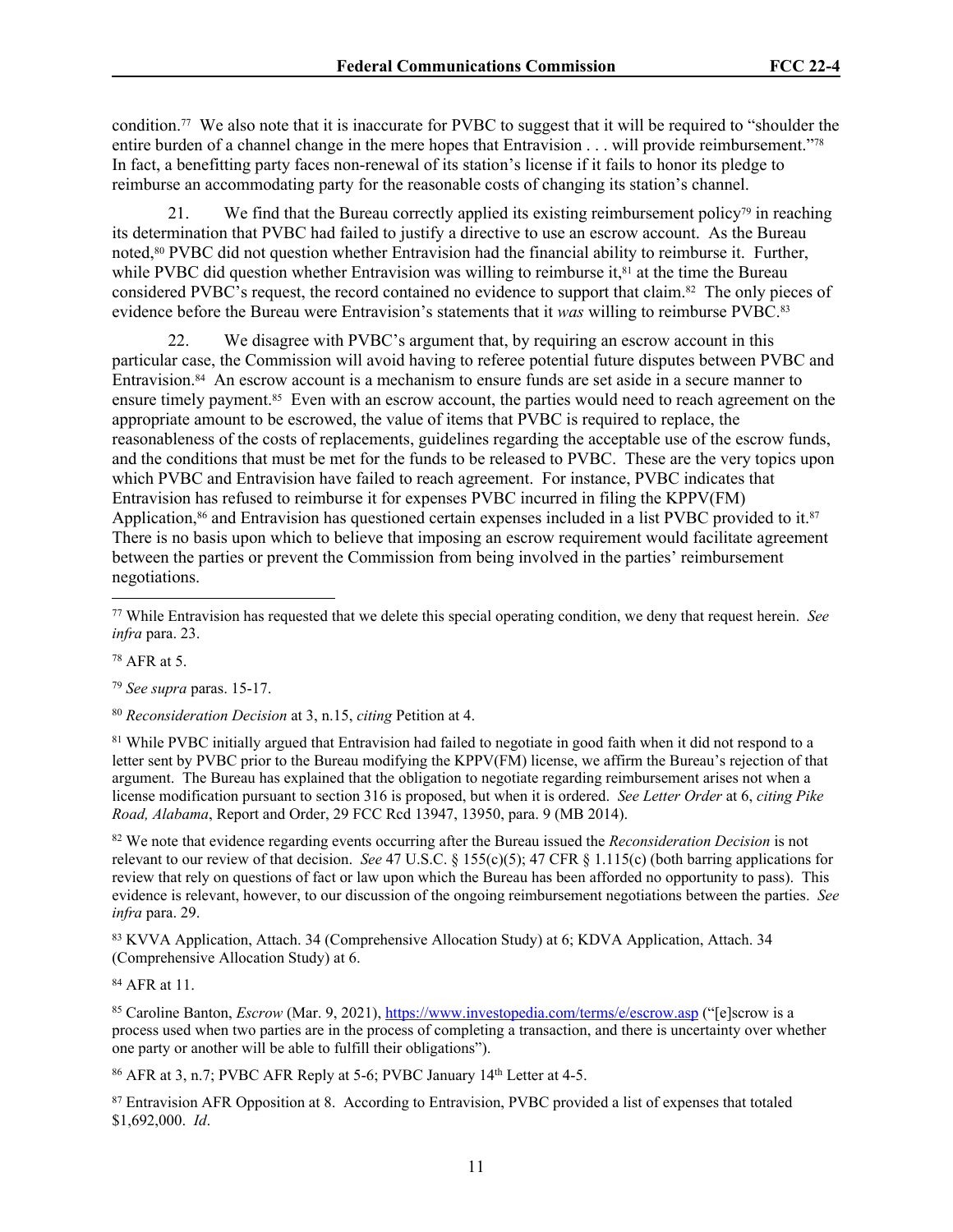## **2. Entravision Request**

23. In the Request, Entravision urges us to delete the special operating condition that prevents KDVA(FM) from commencing program tests (or being licensed) on its new channel until KPPV(FM) commences program tests (or is licensed) on its new channel.<sup>88</sup> Entravision asserts that we should remove this condition because, at this time, PVBC holds only an implied STA to operate KPPV(FM) on its old channel, and is entitled to "no protection from operating stations, construction permits, pending applications or subsequently filed applications."89 PVBC, on the other hand, claims that KPPV(FM)'s continued operations on its old channel are pursuant to its license not an implied STA.<sup>90</sup> Before we consider the merits of the Request, we first address whether KPPV(FM) continues to be licensed to operate—and entitled to protection from conflicting applications—on its old channel. As set forth below, we conclude that it is not licensed to operate on its old channel but rather holds an implied STA. Although we agree with Entravision on KPPV(FM)'s operational status, we nevertheless deny the Request, finding that deletion of the special operating condition from the KDVA(FM) construction permit is not appropriate at this time.

24. *Implied STA*. We agree with Entravision that PVBC holds only an implied STA to operate KPPV(FM) on its old channel at this time.<sup>91</sup> Where an existing full-service non-reserved band FM station's license has been modified to specify a new channel (or class, or community of license), and the modification is final, the station is neither licensed to its old channel (or class, or community of license) nor entitled to any protection based on its formerly licensed facilities.92 During the construction permit period for the modified facilities, however, the station is allowed to continue operating its previously authorized facilities under an implied STA.93 The modification of the KPPV(FM) license to

<sup>91</sup> Request at 1-2. *See also* Entravision July 23rd Letter at 2; Entravision February 4th Letter at 2-3; Entravision January 25<sup>th</sup> Letter at 2; Entravision January 15<sup>th</sup> Letter at 5.

<sup>92</sup> *1998 Biennial Regulatory Review, Streamlining of Mass Media Applications, Rules, and Processes,* Notice of Proposed Rule Making, 13 FCC Rcd 14849, 14855, n.22 (1998) (*1998 Streamlining Notice*) (discussing scenario where Commission's grant of a "one-step FM commercial station application to change channel or station class" modified a station's license to specify a new channel, and explaining that, "[d]uring the construction permit period," "the formerly authorized facilities are no longer protected from subsequently filed applications"). *See also Wendolyn Tellez*, Memorandum Opinion and Order and Notice of Apparent Liability for Forfeiture, 33 FCC Rcd 112, 114, para. 7 (MB 2018) (*Tellez*) (where construction permit to change an existing full-service non-reserved band FM station's channel had been granted, operations on the old channel were "not entitled to any protection"); *KZLZ, LLC,* Letter Order, 31 FCC Rcd 10661, 10663, n.10 (MB 2016) (*KZLZ*) (noting that grant of a construction permit to downgrade a station's class and change its community of license resulted in a "mandatory move," and explaining that operation of the station at its old community of license was "not protected against new station or modification application filings"); *Arso*, 27 FCC Rcd at 13218 (MB 2012) (holding that licensee of existing fullservice non-reserved band FM station "lost all protection rights for [station's] formerly licensed channel" when order modifying station's license to specify a new channel became final); *Liberman Broad. of Dallas,* Letter Order, 25 FCC Rcd 4765, 4767 (MB 2010) (*Liberman*) (indicating that existing full-service non-reserved band FM radio station's "continued operation on its old channel received no protection under the Commissions technical rules"); *Cumberland, Kentucky, Weber City, Glade Spring, and Marion, Virginia*, Report and Order, 21 FCC Rcd 6431, 6432, para. 4 (MB 2006) (*Cumberland*) (noting that existing full-service non-reserved band FM station's license had been modified to specify a new channel, and that modification was final, and explaining that the station was not "entitled to any protection based on its formerly licensed facilities").

<sup>93</sup> *1998 Streamlining Notice*, 13 FCC Rcd at 14855, n. 22 (discussing scenario where Commission modified an existing commercial FM station's license to specify a new channel, and explaining that, "[d]uring the construction permit period, the licensee may continue to operate the previously authorized facilities on an interim or 'implied

(continued….)

<sup>88</sup> Request at 1.

<sup>89</sup> *Id*. at 1-2.

<sup>&</sup>lt;sup>90</sup> PVBC August 3<sup>rd</sup> Letter at 4; PVBC February 3<sup>rd</sup> Letter at 2; PVBC January 22<sup>nd</sup> Letter at 3; PVBC January 14<sup>th</sup> Letter at 6.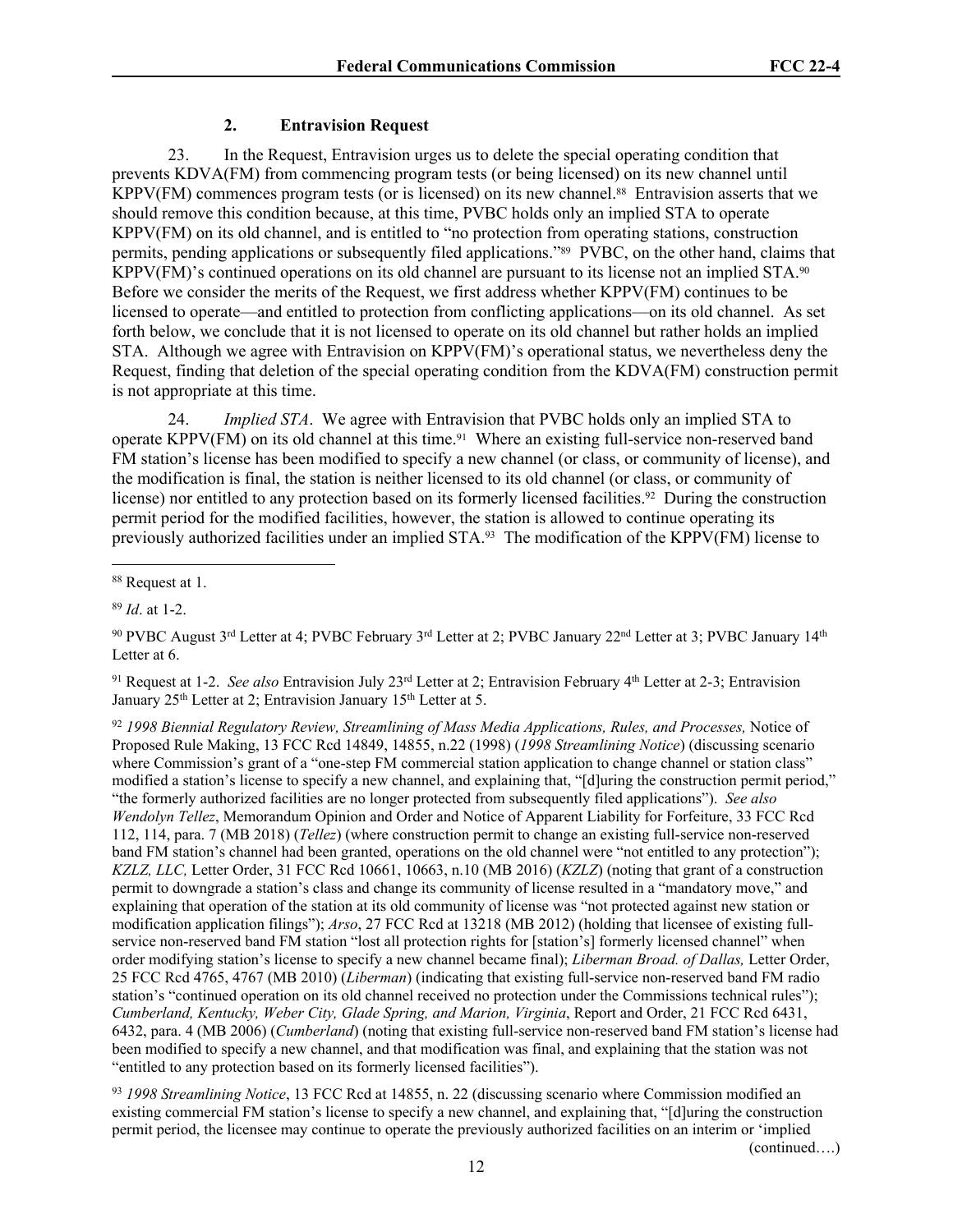specify a new channel is final. Thus, PVBC now holds only an implied STA to operate KPPV(FM) on its old channel.

25. We reject PVBC's assertion that implied STAs arise only with respect to changes made to an existing full-service non-reserved band FM station's channel (or class, or community of license) through "allotment rule makings."94 In support of its claim, PVBC cites the *1999 Streamlining Order*, 95 which stated: "[a]fter the allotment rule making has become final, the affected station has at best an 'implied STA' to remain on its old frequency until it is ready for operation on its new frequency."<sup>96</sup> PVBC, however, ignores a clarification the Commission made the previous year in the *1998 Streamlining Notice*. <sup>97</sup> There, the Commission indicated that, where an existing FM commercial station's channel or station class was modified using the one-step upgrade procedure in place at that time (which involved the filing of an application not an allotment rulemaking),<sup>98</sup> the licensee could continue to operate the station's "previously authorized facilities" on an implied STA basis.99 The Commission's statement in the *1998 Streamlining Notice* supports the position taken by the Bureau in subsequent cases that an implied STA is not limited to situations where the modification was accomplished via an allotment rulemaking.

26. We further reject PVBC's argument that implied STAs arise only where the channel (or class, or community of license) change at issue is voluntary.100 PVBC contends this is the case because the Commission instituted the implied STA concept to guard against spectrum warehousing, and because the risk of spectrum warehousing only arises in relation to voluntary changes to a station's channel (or class, or community of license).<sup>101</sup> PVBC has not cited any decision suggesting such a rationale for

<sup>94</sup> PVBC January 22nd Letter at 2 (asserting the *1999 Streamlining Order* "clearly applies the concept of the 'implied STA' only to allotment proceedings"); PVBC January 14<sup>th</sup> Letter at 6-7 (asserting that "an implied STA arises exclusively in the context of a rule making proceeding"). *See also* PVBC August 3rd Letter at 4; PVBC February 3rd Letter at 2.

<sup>95</sup> *1998 Biennial Regulatory Review—Streamlining of Mass Media Applications, Rules, and Processes*, Memorandum Opinion and Order, 14 FCC Rcd 17525 (1999) (*1999 Streamlining Order*).

<sup>96</sup> *Id*. at 17540, n. 55.

<sup>97</sup> *1998 Streamlining Notice*, 13 FCC Rcd at 14855, n. 22.

<sup>98</sup> *See Amendment of the Commission's Rules to Permit FM Channel and Class Modifications by Application,* Report and Order, 8 FCC Rcd 4735 (1993).

<sup>99</sup> *1998 Streamlining Notice*, 13 FCC Rcd at 14855, n. 22*.* Given the clarification made in the *1998 Streamlining Notice*, we reject PVBC's arguments that (1) "[t]he FCC introduced the concept of the implied STA in the [*1999*] *Streamlining Order*," PVBC January 22<sup>nd</sup> Letter at 2, and (2) the Bureau "improperly extended" the implied STA concept to modifications accomplished without allotment rulemakings. PVBC January 14<sup>th</sup> Letter at 6-7.

<sup>100</sup> PVBC August  $3^{rd}$  Letter at 4; PVBC February  $3^{rd}$  Letter at 2; PVBC January 22<sup>nd</sup> Letter at 3; PVBC January 14<sup>th</sup> Letter at 5-7.

<sup>101</sup> PVBC January 22nd Letter at 3-4; January 14th Letter at 6. To the extent that PVBC suggests that allotment rulemakings involve only changes to an authorized full-service non-reserved band FM station's channel (or class, or community of license) at the request of the station's licensee, PVBC January 22<sup>nd</sup> Letter at 2, that is incorrect. In fact, prior to rule changes adopted by the Commission in 2006, *Revision of Procedures Governing Amendments to FM Table of Allotments and Changes of Community of License in the Radio Broadcast Services*, MB Docket 05- 210, Report and Order, 21 FCC Rcd 21412 (2006), the only way to request an involuntary change to an existing full-service non-reserved band FM station's channel (or class, or community of license) was through an allotment rulemaking. *Contrast, e.g., Fishers, Lawrence, Indianapolis and Clinton, Indiana*, Notice of Proposed Rulemaking (continued….)

13

<sup>(</sup>Continued from previous page)

Special Temporary Authority' basis"). *See also Tellez*, 33 FCC Rcd at 114, para. 7 (where permit to change an existing full-service non-reserved band FM station's channel had been granted, licensee could operate on its old channel on an implied STA basis); *KZLZ,* 31 FCC Rcd at 10663, n.10 (noting that grant of a construction permit to downgrade a station's class and change its community of license resulted in a "mandatory move," and explaining that operation of the station at its old community of license was pursuant to implied STA).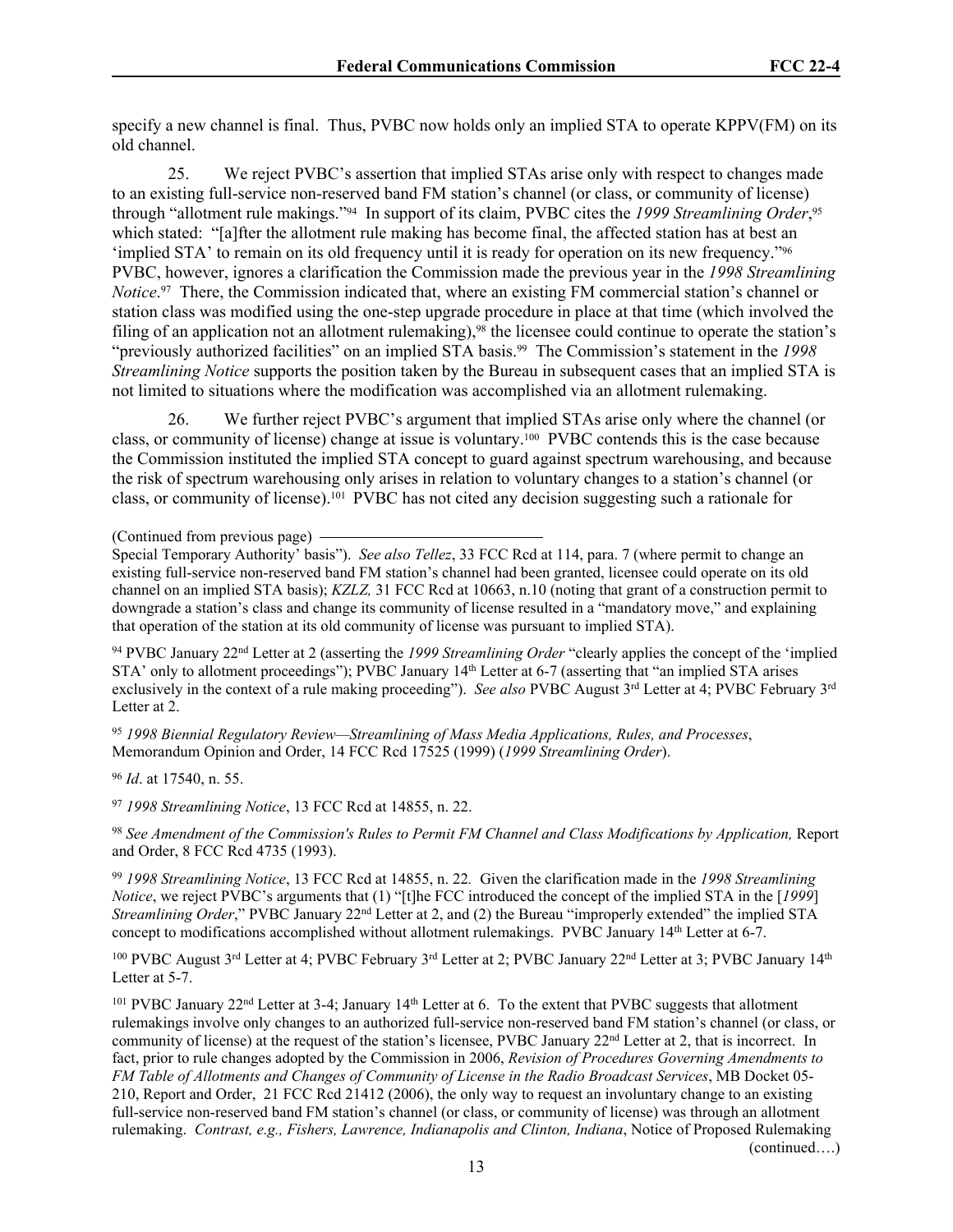implied STAs. PVBC's argument is also logically flawed. First, no increased risk of spectrum warehousing arises where the license of an existing full-service non-reserved band FM station is modified to specify a new channel (or class, or community of license). This is so because, as explained in paragraph 24, once the modification of the station's authorization is final, the station's authorization to operate on its old channel (or class, or community of license) no longer exists.102 From that point on, the station is not entitled to interference protection for its previously licensed facilities and should be motivated to transition to its new facilities.<sup>103</sup> Second, even if there was a risk of spectrum warehousing,<sup>104</sup> PVBC has not demonstrated why it would be present only with respect to voluntary channel changes. As the Commission previously noted, there are occasions where the initiating (or benefitting) party promptly constructs its facility but cannot commence operations because the affected (or accommodating) station has not completed its modified facilities.<sup>105</sup>

27. We acknowledge that the Commission has not previously addressed what purpose implied STAs serve or why they take effect upon the finality of a modification. We clarify here that implied STAs ensure that existing full-service non-reserved band FM stations that are changing channels (or class, or community of license) are able to continue providing service to the public during the construction permit periods for their new facilities.106 It is in the public interest to allow such a station to continue operating on its old channel (or at its old class, or community of license) until it is ready and authorized to operate on its new channel (or at its new class, or community of license). However, we note that we expect licensees to implement channel (or class, or community of license) changes expeditiously in order to ensure that their continued operation on their old channel (or class, or community of license) does not unnecessarily or unreasonably impede another station's ability to move or commence operations.107 Moreover, implied STAs take effect only upon the finality of a grant of a modification application to operate on the new channel given the possibility of action on review that could disrupt such modification.

28. *Deletion of Special Operating Condition.* Although we have determined that KPPV(FM)'s operations on its old channel are pursuant to an implied STA and thus that we could delete the special operating condition that prohibits KDVA(FM) from commencing program tests (or being

<sup>102</sup> *1998 Streamlining Notice* (referring to "previously authorized" and "formerly authorized" facilities); *Arso,* 27 FCC Rcd at 13218 (discussing "formerly licensed channel"); *Cumberland*, 21 FCC Rcd at 6432, para. 4 (explaining that station was not a "licensed . . . station" on its old channel and describing its facilities on the old channel as "formerly licensed facilities").

<sup>103</sup> *See supra* para. 24 and note 92. To the extent that PVBC suggests that, "[w]ithout applying the concept of the implied STA," the licensee would, "in effect," have interference protection for its station on two different channels, to the detriment of competitors," PVBC January 22nd Letter at 3, that is incorrect.

<sup>104</sup> PVBC January 14th Letter at 6; PVBC January 22nd Letter at 3.

<sup>105</sup> *1999 Streamlining Order*, 14 FCC Rcd at 17540, n. 55.

<sup>106</sup> Without an implied STA, the station would have to go silent until its new facilities were constructed and operational.

<sup>107</sup> *KPVO(FM)*, 31 FCC Rcd at 8920; *Arso*, 27 FCC Rcd at 13218; *Liberman*, 25 FCC Rcd at 4768; *Corona de Tucson*, 23 FCC Rcd at 4796, para. 10 (all finding that a station's implied STA is "subject to summary cancellation if necessary to accommodate the operation of any FM station pursuant to its authorization").

<sup>(</sup>Continued from previous page)

and Order to Show Cause, 20 FCC Rcd 4303, 4303, para. 1 (MB 2005) (noting that benefitting parties had filed a petition for rulemaking proposing changes to their stations and an involuntary channel substitution for a third station) with *Media Bureau Offers Examples to Clarify the Treatment of Applications and Rulemaking Petitions Proposing Community of License Changes, Channel Substitutions, and New FM Allotments*, Public Notice, 22 FCC Rcd 6852 (MB 2007) (explaining that, under the new rules adopted in 2006, if an involuntary channel change is necessary to permit an upgrade to another station, the benefitting party files a minor modification application for its station that includes an exhibit referencing the involuntary change proposed to the other station).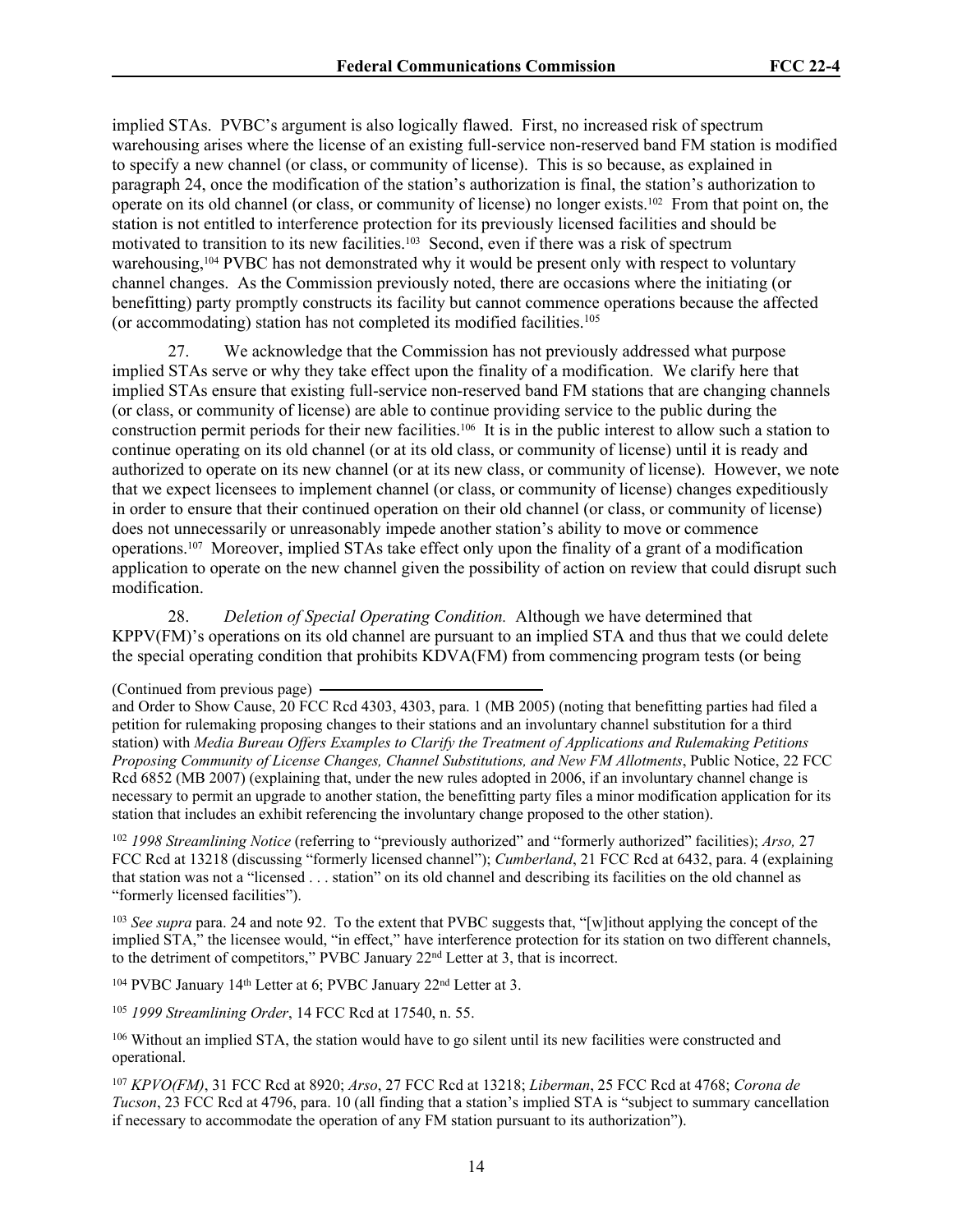licensed) on its new channel until KPPV(FM) commences program tests (or is licensed) on its new channel, we will not do so at this time. As explained above, it is Commission policy to condition construction permits which are dependent upon a change of channel by an existing station on the issuance of program test authority to that station. The condition may incentivize the benefitting party to resolve reimbursement issues that might cause delays in the accommodating party's build out of its new facilities.<sup>108</sup> Although Entravision suggests the accommodating party has not acted with due diligence,<sup>109</sup> we note PVBC is just over a year into the three-year construction period specified in its construction permit for Channel 295.110 Accordingly, it would be premature to lift the special operating condition at this time, and could have a negative impact on KPPV(FM) listeners.

# **3. Reimbursement Negotiations**

29. At this time, it is evident that the parties have failed to reach agreement concerning what items are eligible for reimbursement and what costs related to each item would be legitimate and prudent.111 As the Bureau did,112 we remind the parties that they are required to engage in expeditious good faith negotiations to determine the legitimate and prudent expenses expected to be incurred by PVBC in implementing the KPPV(FM) channel change. Given the increasingly contentious nature of this proceeding, though, we direct the Bureau to monitor the parties reimbursement negotiations. To facilitate this, we direct the parties to report to the Bureau in writing regarding the progress of their negotiations within 30 days of the release of this *Order*. To the extent agreement has not been reached by that time, and there is still disagreement over the legitimate and prudent expenses that Entravision must reimburse, in addition to the report, PVBC must separately submit, within 30 days of the release of this *Order*, a list of all expenses that it claims are reimbursable along with a justification and documentation (such as invoices or estimates from third parties) to support the estimated cost of each expense.113 We direct Entravision to respond to PVBC's submission within 14 days of PVBC's filing with the Bureau. Finally, we direct the Bureau, based on the foregoing information provided by PVBC and Entravision, as well as any other information that the Bureau may request from the parties, to issue a decision resolving any disputes regarding whether (1) an expense item is legitimate and prudent and therefore reimbursable, and/or (2) whether the cost of that item is reasonable. While Entravision will not be required to reimburse PVBC for any expense item until PVBC has actually incurred that expense, we expect that the Bureau's intercession, to the extent necessary, will offer clarity to the parties going forward and allow PVBC to move forward with the involuntary channel change of KPPV(FM).

## **4. Strike Pleadings**

30. We find no merit to Entravision's assertion that the AFR and letters PVBC submitted in relation to the Request are strike pleadings.114 A party alleging a strike petition must make a strong showing that delay is the primary and substantial purpose behind the pleading.115 The Commission will

<sup>114</sup> Entravision AFR Opposition at 9 (asserting AFR is strike pleading); Entravision January 18<sup>th</sup> Letter at 5 (asserting January  $14<sup>th</sup>$  Letter is strike pleading); Entravision January  $25<sup>th</sup>$  Letter (arguing the PVBC "has engaged in a series of strike pleadings").

<sup>108</sup> *See supra* para. 20.

<sup>109</sup> Entravision July 23rd Letter at 2.

<sup>110</sup> 47 CFR § 73.3598.

<sup>111</sup> *See supra* note 14.

<sup>112</sup> *Reconsideration Decision* at 6.

<sup>113</sup> An accommodating party, in this case PVBC, bears the burden of proof with respect to whether an item and/or amount is legitimate and prudent. Once an accommodating party provides such justification and documentation that the item and amount are legitimate and prudent, a benefitting party, in this case Entravision, may come forward with evidence challenging the accommodating party's showing.